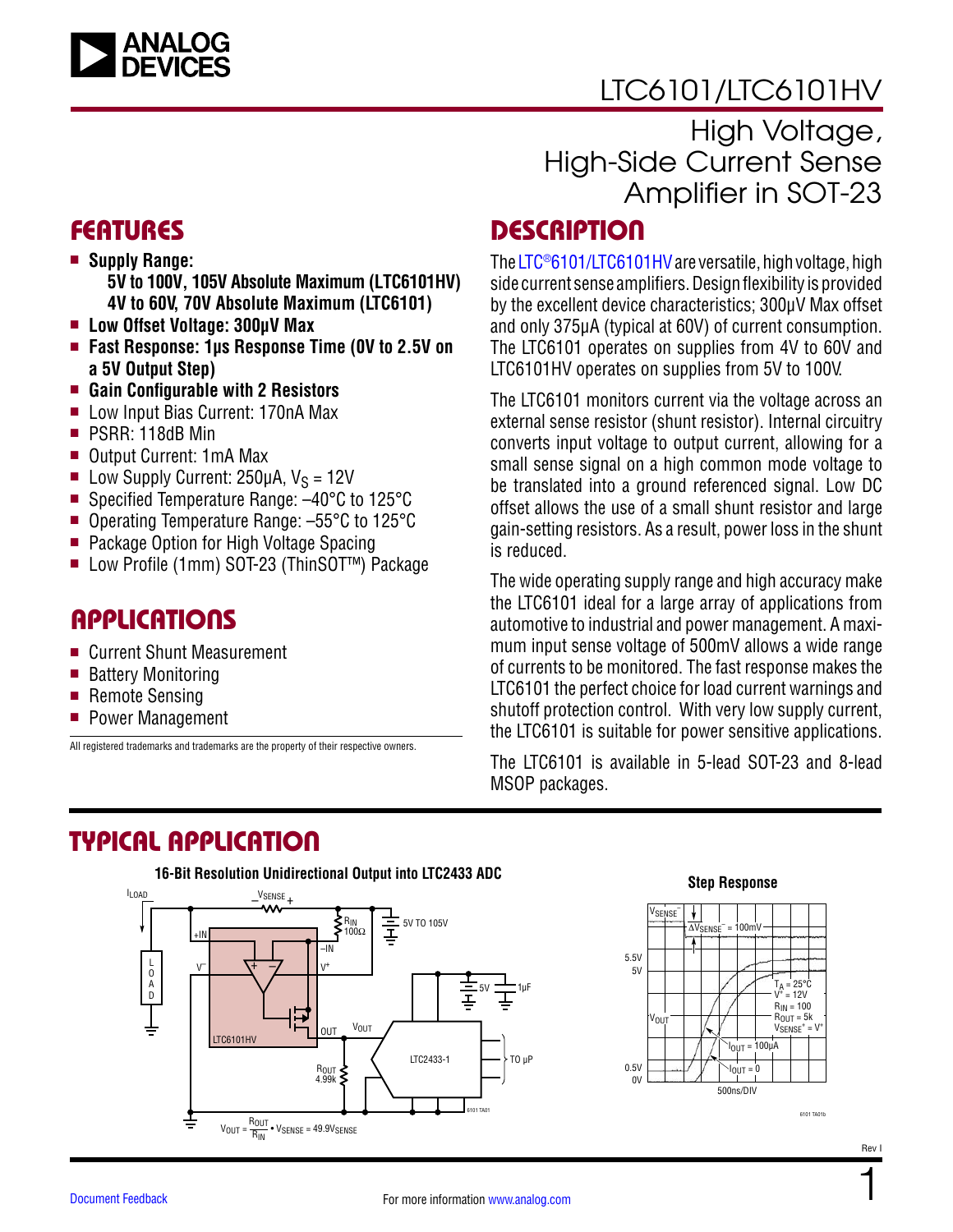# ABSOLUTE MAXIMUM RATINGS

#### **(Note 1)**

| Total Supply Voltage $(V^+)$ to $V^-$ )                       |  |
|---------------------------------------------------------------|--|
|                                                               |  |
|                                                               |  |
|                                                               |  |
|                                                               |  |
|                                                               |  |
| Output Short-Circuit Duration (to V <sup>-</sup> ) Indefinite |  |
| <b>Operating Temperature Range</b>                            |  |
| LTC6101C/LTC6101HVC-40°C to 85°C                              |  |

| Specified Temperature Range (Note 2)        |  |
|---------------------------------------------|--|
|                                             |  |
| LTC6101I/LTC6101HVI -40°C to 85°C           |  |
|                                             |  |
|                                             |  |
| Lead Temperature (Soldering, 10 sec)  300°C |  |

# PIN CONFIGURATION



### ORDER INFORMATION

#### **<http://www.linear.com/product/LTC6101#orderinfo>**

| <b>LEAD FREE FINISH</b> | <b>TAPE AND REEL</b> | <b>PART MARKING*</b> | <b>PACKAGE DESCRIPTION</b> | <b>SPECIFIED TEMPERATURE RANGE</b> |
|-------------------------|----------------------|----------------------|----------------------------|------------------------------------|
| LTC6101ACMS8#PBF        | ITC6101ACMS8#TRPRF   | <b>LTBSB</b>         | 8-Lead Plastic MSOP        | $0^{\circ}$ C to 70 $^{\circ}$ C   |
| LTC6101AIMS8#PBF        | LTC6101AIMS8#TRPBF   | LTBSB                | 8-Lead Plastic MSOP        | $-40^{\circ}$ C to 85°C            |
| LTC6101AHMS8#PBF        | ITC6101AHMS8#TRPBF   | LTBSB                | 8-Lead Plastic MSOP        | $-40^{\circ}$ C to 125°C           |
| LTC6101HVACMS8#PBF      | ITC6101HVACMS8#TRPRF | LTBSX                | 8-Lead Plastic MSOP        | $0^{\circ}$ C to 70 $^{\circ}$ C   |
| LTC6101HVAIMS8#PBF      | LTC6101HVAIMS8#TRPBF | LTBSX                | 8-Lead Plastic MSOP        | $-40^{\circ}$ C to 85°C.           |
| LTC6101HVAHMS8#PBF      | LTC6101HVAHMS8#TRPBF | LTBSX                | 8-Lead Plastic MSOP        | $-40^{\circ}$ C to 125°C.          |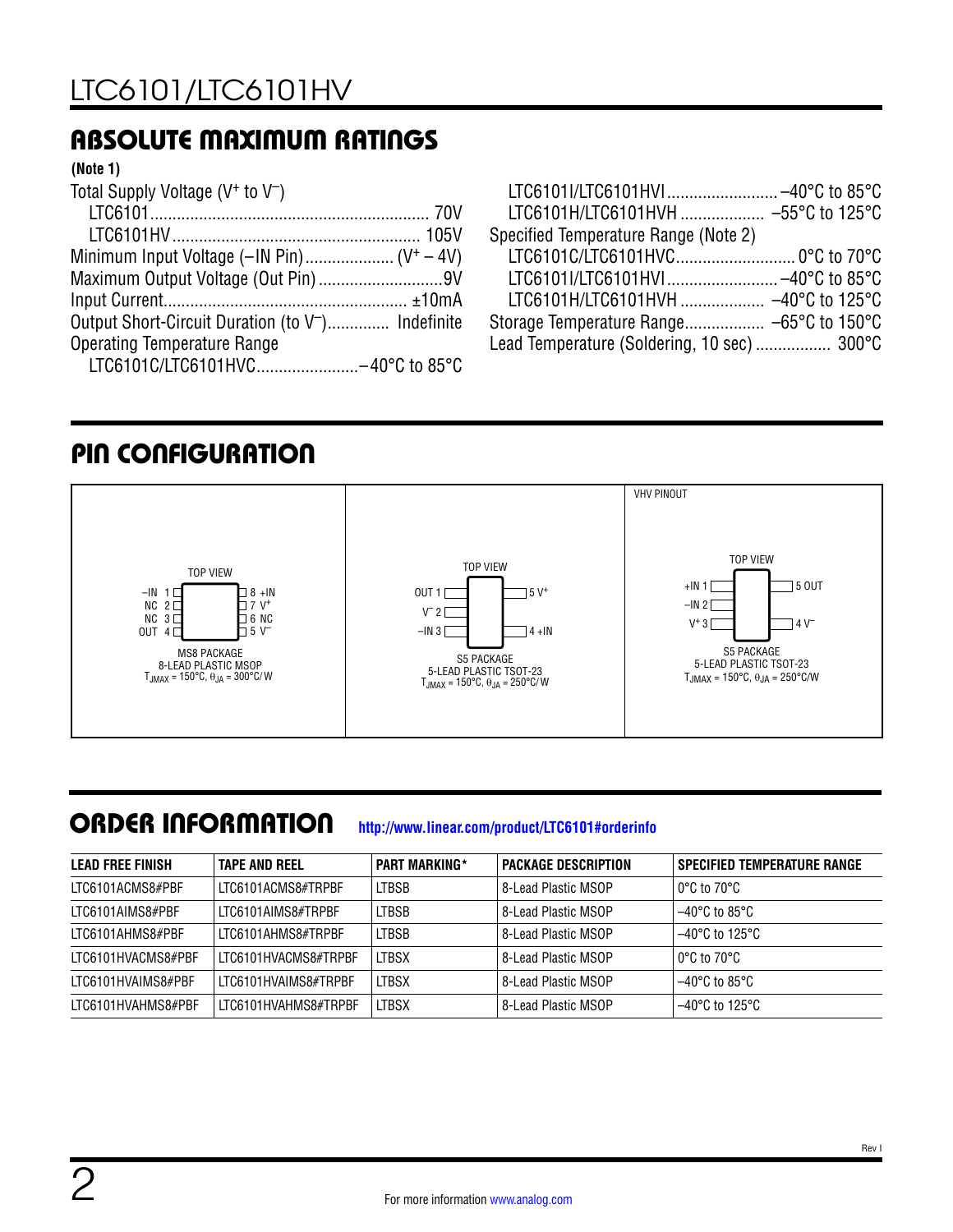# ORDER INFORMATION

#### **Lead Free Finish**

| <b>TAPE AND REEL (MINI)</b> | <b>TAPE AND REEL</b> | <b>PART MARKING*</b> | <b>PACKAGE DESCRIPTION</b>       | <b>SPECIFIED TEMPERATURE RANGE</b>  |
|-----------------------------|----------------------|----------------------|----------------------------------|-------------------------------------|
| LTC6101ACS5#TRMPBF          | LTC6101ACS5#TRPBF    | <b>LTBND</b>         | 5-Lead Plastic TSOT-23           | 0°C to 70°C                         |
| LTC6101AIS5#TRMPBF          | LTC6101AIS5#TRPBF    | <b>LTBND</b>         | 5-Lead Plastic TSOT-23           | $-40^{\circ}$ C to 85 $^{\circ}$ C  |
| LTC6101AHS5#TRMPBF          | LTC6101AHS5#TRPBF    | <b>LTBND</b>         | 5-Lead Plastic TSOT-23           | $-40^{\circ}$ C to 125 $^{\circ}$ C |
| LTC6101BCS5#TRMPBF          | LTC6101BCS5#TRPBF    | LTBND                | 5-Lead Plastic TSOT-23           | 0°C to 70°C                         |
| LTC6101BIS5#TRMPBF          | LTC6101BIS5#TRPBF    | LTBND                | 5-Lead Plastic TSOT-23           | $-40^{\circ}$ C to 85 $^{\circ}$ C  |
| LTC6101BHS5#TRMPBF          | LTC6101BHS5#TRPBF    | <b>LTBND</b>         | 5-Lead Plastic TSOT-23           | $-40^{\circ}$ C to 125 $^{\circ}$ C |
| LTC6101CCS5#TRMPBF          | LTC6101CCS5#TRPBF    | LTBND                | 5-Lead Plastic TSOT-23           | 0°C to 70°C                         |
| LTC6101CIS5#TRMPBF          | LTC6101CIS5#TRPBF    | LTBND                | 5-Lead Plastic TSOT-23           | $-40^{\circ}$ C to 85 $^{\circ}$ C  |
| LTC6101CHS5#TRMPBF          | LTC6101CHS5#TRPBF    | <b>LTBND</b>         | 5-Lead Plastic TSOT-23           | $-40^{\circ}$ C to 125 $^{\circ}$ C |
| LTC6101HVACS5#TRMPBF        | LTC6101HVACS5#TRPBF  | <b>LTBSZ</b>         | 5-Lead Plastic TSOT-23           | 0°C to 70°C                         |
| LTC6101HVAIS5#TRMPBF        | LTC6101HVAIS5#TRPBF  | <b>LTBSZ</b>         | 5-Lead Plastic TSOT-23           | $-40^{\circ}$ C to 85 $^{\circ}$ C  |
| LTC6101HVAHS5#TRMPBF        | LTC6101HVAHS5#TRPBF  | <b>LTBSZ</b>         | 5-Lead Plastic TSOT-23           | $-40^{\circ}$ C to 125 $^{\circ}$ C |
| LTC6101HVBCS5#TRMPBF        | LTC6101HVBCS5#TRPBF  | <b>LTBSZ</b>         | 5-Lead Plastic TSOT-23           | 0°C to 70°C                         |
| LTC6101HVBIS5#TRMPBF        | LTC6101HVBIS5#TRPBF  | <b>LTBSZ</b>         | 5-Lead Plastic TSOT-23           | $-40^{\circ}$ C to 85 $^{\circ}$ C  |
| LTC6101HVBHS5#TRMPBF        | LTC6101HVBHS5#TRPBF  | <b>LTBSZ</b>         | 5-Lead Plastic TSOT-23           | $-40^{\circ}$ C to 125 $^{\circ}$ C |
| LTC6101HVCCS5#TRMPBF        | LTC6101HVCCS5#TRPBF  | <b>LTBSZ</b>         | 5-Lead Plastic TSOT-23           | 0°C to 70°C                         |
| LTC6101HVCIS5#TRMPBF        | LTC6101HVCIS5#TRPBF  | <b>LTBSZ</b>         | 5-Lead Plastic TSOT-23           | $-40^{\circ}$ C to 85 $^{\circ}$ C  |
| LTC6101HVCHS5#TRMPBF        | LTC6101HVCHS5#TRPBF  | <b>LTBSZ</b>         | 5-Lead Plastic TSOT-23           | $-40^{\circ}$ C to 125 $^{\circ}$ C |
| LTC6101VHVACS5#TRMPBF       | LTC6101VHVACS5#TRPBF | <b>LTHHD</b>         | 5-Lead Plastic TSOT-23 HV Pinout | 0°C to 70°C                         |
| LTC6101VHVAIS5#TRMPBF       | LTC6101VHVAIS5#TRPBF | <b>LTHHD</b>         | 5-Lead Plastic TSOT-23 HV Pinout | $-40^{\circ}$ C to 85 $^{\circ}$ C  |
| LTC6101VHVAHS5#TRMPBF       | LTC6101VHVAHS5#TRPBF | LTHHD                | 5-Lead Plastic TSOT-23 HV Pinout | $-40^{\circ}$ C to 125 $^{\circ}$ C |
| LTC6101VHVBCS5#TRMPBF       | LTC6101VHVBCS5#TRPBF | <b>LTHHD</b>         | 5-Lead Plastic TSOT-23 HV Pinout | 0°C to 70°C                         |
| LTC6101VHVBIS5#TRMPBF       | LTC6101VHVBIS5#TRPBF | <b>LTHHD</b>         | 5-Lead Plastic TSOT-23 HV Pinout | $-40^{\circ}$ C to 85 $^{\circ}$ C  |
| LTC6101VHVBHS5#TRMPBF       | LTC6101VHVBHS5#TRPBF | LTHHD                | 5-Lead Plastic TSOT-23 HV Pinout | $-40^{\circ}$ C to 125 $^{\circ}$ C |
| LTC6101VHVCCS5#TRMPBF       | LTC6101VHVCCS5#TRPBF | LTHHD                | 5-Lead Plastic TSOT-23 HV Pinout | 0°C to 70°C                         |
| LTC6101VHVCIS5#TRMPBF       | LTC6101VHVCIS5#TRPBF | LTHHD                | 5-Lead Plastic TSOT-23 HV Pinout | $-40^{\circ}$ C to 85 $^{\circ}$ C  |
| LTC6101VHVCHS5#TRMPBF       | LTC6101VHVCHS5#TRPBF | <b>LTHHD</b>         | 5-Lead Plastic TSOT-23 HV Pinout | $-40^{\circ}$ C to 125 $^{\circ}$ C |

TRM = 500 pieces. \*Temperature grades are identified by a label on the shipping container.

Consult ADI Marketing for parts specified with wider operating temperature ranges.

Consult ADI Marketing for information on lead based finish parts.

For more information on lead free part marking, go to: http://www.linear.com/leadfree/

For more information on tape and reel specifications, go to: http://www.linear.com/tapeandreel/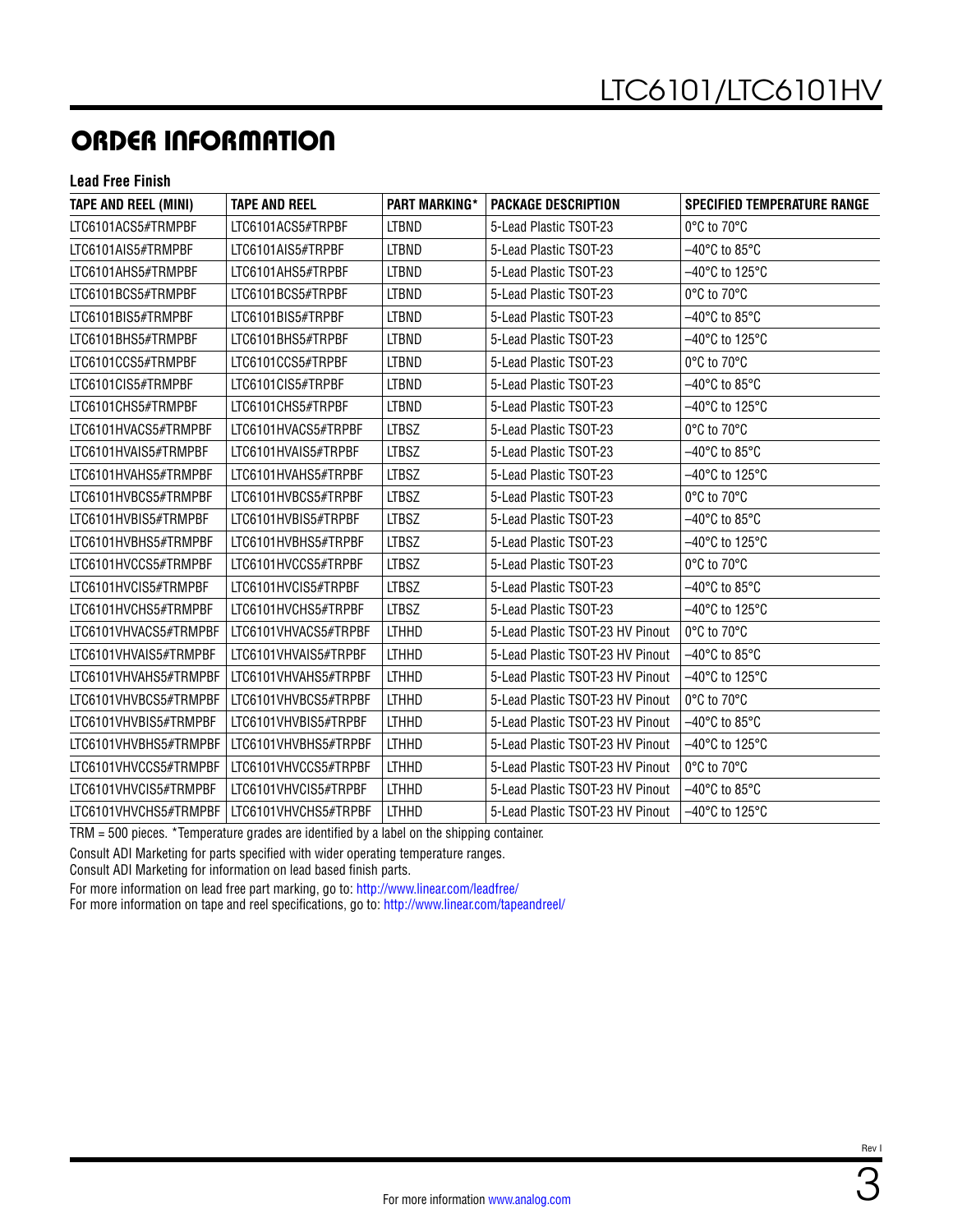### ELECTRICAL CHARACTERISTICS **(LTC6101) The** ● **denotes the specifications which apply over the full**

**specified temperature range, otherwise specifications are at TA = 25°C, RIN = 100Ω, ROUT = 10k, VSENSE+ = V+ (see [Figure 1](#page-8-0) for**  details), 4V  $\leq$  V<sub>S</sub>  $\leq$  60V unless otherwise noted.

| <b>SYMBOL</b>            | <b>PARAMETER</b>                                     | <b>CONDITIONS</b>                                                                                                                                                                  | MIN         | <b>TYP</b>          | MAX                  | <b>UNITS</b>                      |
|--------------------------|------------------------------------------------------|------------------------------------------------------------------------------------------------------------------------------------------------------------------------------------|-------------|---------------------|----------------------|-----------------------------------|
| $V_S$                    | Supply Voltage Range                                 |                                                                                                                                                                                    | 4           |                     | 60                   | V                                 |
| $V_{OS}$                 | Input Offset Voltage                                 | $V_{\text{SENSE}} = 5 \text{mV}$ , Gain = 100, LTC6101A<br>$V_{\text{SFNSF}}$ = 5mV, Gain = 100, LTC6101AC, LTC6101AI<br>$V_{\text{SFNSF}}$ = 5mV, Gain = 100, LTC6101AH           |             | ±85                 | ±300<br>±450<br>±535 | μV<br>μV<br>μV                    |
|                          |                                                      | $V_{\text{SENSE}} = 5 \text{mV}$ , Gain = 100, LTC6101B                                                                                                                            |             | ±150                | ±450<br>±810         | μV<br>μV                          |
|                          |                                                      | $V_{\text{SFNSF}} = 5 \text{mV}$ , Gain = 100, LTC6101C                                                                                                                            |             | ±400                | 800<br>1200          | μV<br>μV                          |
| $\Delta V_{OS}/\Delta T$ | Input Offset Voltage Drift                           | $V_{\text{SENSE}} = 5 \text{mV}$ , LTC6101A<br>$V_{\text{SENSE}} = 5 \text{mV}$ , LTC6101B<br>$V_{SENSE} = 5mV$ , LTC6101C                                                         |             | ±1<br>±3<br>±5      |                      | µV/°C<br>µV/°C<br>µV/°C           |
| $I_B$                    | Input Bias Current                                   | $R_{IN} = 1M$                                                                                                                                                                      |             | 100                 | 170<br>245           | пA<br>пA                          |
| $I_{OS}$                 | Input Offset Current                                 | $R_{IN} = 1M$                                                                                                                                                                      |             | ±2                  | ±15                  | пA                                |
| VSENSE(MAX)              | Input Sense Voltage Full Scale                       | $V_{OS}$ within Specification, $R_{IN}$ = 1k (Note 3)                                                                                                                              | 500         |                     |                      | mV                                |
| <b>PSRR</b>              | Power Supply Rejection Ratio                         | $V_S$ = 6V to 60V, $V_{SENSE}$ = 5mV, Gain = 100                                                                                                                                   | 118<br>115  | 140                 |                      | dB<br>dB                          |
|                          |                                                      | $V_S = 4V$ to 60V, $V_{SENSE} = 5mV$ , Gain = 100                                                                                                                                  | 110<br>105  | 133                 |                      | dB<br>dB                          |
| <b>VOUT</b>              | Maximum Output Voltage                               | $12V \le V_S \le 60V$ , $V_{SENSE} = 88mV$<br>$V_S$ = 6V, $V_{SENSE}$ = 330mV, $R_{IN}$ = 1k, $R_{OUT}$ = 10k<br>$V_S = 4V$ , $V_{SENSE} = 550$ mV, $R_{IN} = 1k$ , $R_{OUT} = 2k$ | 8<br>3<br>1 |                     |                      | $\mathsf{V}$<br>$\mathsf{V}$<br>V |
| $V_{OUT (0)}$            | Minimum Output Voltage                               | $V_{\text{SENSE}} = 0V$ , Gain = 100, LTC6101A<br>V <sub>SENSE</sub> = 0V, Gain = 100, LTC6101AC, LTC6101AI<br>$V_{SENSE}$ = 0V, Gain = 100, LTC6101AH                             |             | $\pmb{0}$           | 30<br>45<br>53.5     | mV<br>mV<br>mV                    |
|                          |                                                      | $V_{\text{SENSE}} = 0V$ , Gain = 100, LTC6101B                                                                                                                                     |             | 0                   | 45<br>81             | mV<br>mV                          |
|                          |                                                      | $V_{\text{SENSE}} = 0V$ , Gain = 100, LTC6101C                                                                                                                                     |             | 0                   | 150<br>250           | mV<br>mV                          |
| $I_{OUT}$                | Maximum Output Current                               | $6V \le V_S \le 60V$ , $R_{OUT} = 2k$ , $V_{SENSE} = 110mV$ , Gain = 20<br>$V_S = 4V$ , $V_{SENSE} = 550$ mV, Gain = 2, $R_{OUT} = 2k$                                             | 1<br>0.5    |                     |                      | mA<br>mA                          |
| $t_{\sf r}$              | Input Step Response<br>(to 2.5V on a 5V Output Step) | $\Delta V_{\text{SENSE}}$ = 100mV Transient, 6V $\leq$ V <sub>S</sub> $\leq$ 60V, Gain = 50<br>$V_S = 4V$                                                                          |             | $\mathbf{1}$<br>1.5 |                      | μs<br>μs                          |
| BW                       | Signal Bandwidth                                     | $I_{OUT}$ = 200µA, R <sub>IN</sub> = 100, R <sub>OUT</sub> = 5k<br>$I_{\text{OUT}} = 1 \text{mA}, R_{\text{IN}} = 100, R_{\text{OUT}} = 5 \text{k}$                                |             | 140<br>200          |                      | kHz<br>kHz                        |
| Is                       | <b>Supply Current</b>                                | $V_S = 4V$ , $I_{OIII} = 0$ , $R_{IN} = 1M$                                                                                                                                        |             | 220                 | 450<br>475           | μA<br>μA                          |
|                          |                                                      | $V_S = 6V$ , $I_{OUT} = 0$ , $R_{IN} = 1M$                                                                                                                                         |             | 240                 | 475<br>525           | μA<br>μA                          |
|                          |                                                      | $V_S = 12V$ , $I_{OUT} = 0$ , $R_{IN} = 1M$                                                                                                                                        |             | 250                 | 500<br>590           | μA<br>μA                          |
|                          |                                                      | $V_S = 60V$ , $I_{OUT} = 0$ , $R_{IN} = 1M$<br>LTC6101AI, LTC6101AC, LTC6101BI, LTC6101BC,                                                                                         |             | 375                 | 640                  | μA                                |
|                          |                                                      | LTC6101CI, LTC6101CC<br>LTC6101AH, LTC6101BH, LTC6101CH                                                                                                                            |             |                     | 690<br>720           | μA<br>μA                          |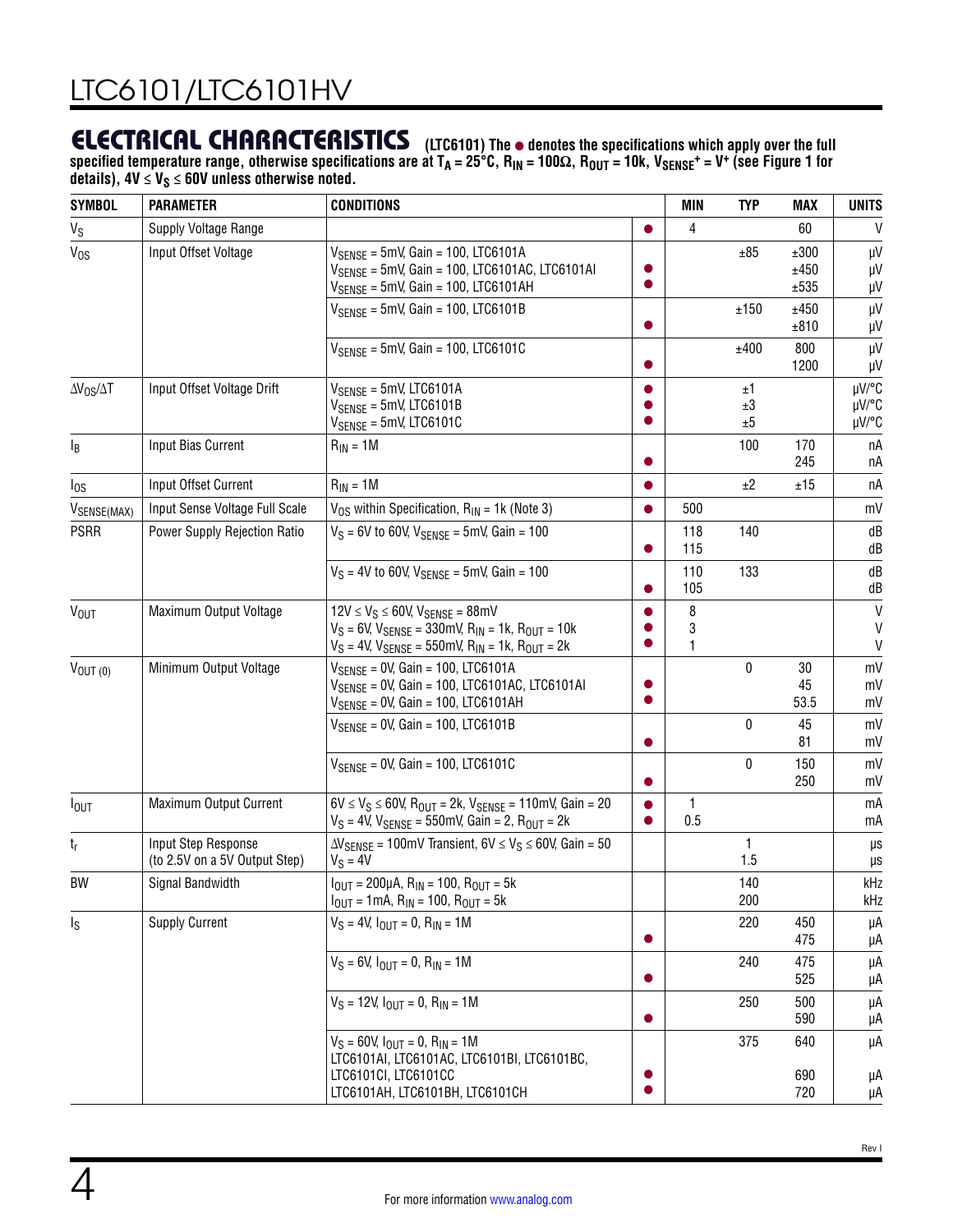### ELECTRICAL CHARACTERISTICS **(LTC6101HV) The** ● **denotes the specifications which apply over the full**

**specified temperature range, otherwise specifications are at TA = 25°C, RIN = 100Ω, ROUT = 10k, VSENSE+ = V+ (see [Figure 1](#page-8-0) for**  details), 5V  $\leq$  V<sub>S</sub>  $\leq$  100V unless otherwise noted.

| <b>SYMBOL</b>            | <b>PARAMETER</b>                                     | <b>CONDITIONS</b>                                                                                                                                           | MIN        | <b>TYP</b>          | <b>MAX</b>           | <b>UNITS</b>            |
|--------------------------|------------------------------------------------------|-------------------------------------------------------------------------------------------------------------------------------------------------------------|------------|---------------------|----------------------|-------------------------|
| $V_S$                    | Supply Voltage Range                                 |                                                                                                                                                             | 5          |                     | 100                  | V                       |
| $V_{OS}$                 | Input Offset Voltage                                 | $V_{SENSE} = 5mV$ , Gain = 100, LTC6101HVA<br>V <sub>SENSE</sub> = 5mV, Gain = 100, LTC6101HVAC, LTC6101HVAI<br>$V_{SENSE} = 5mV$ , Gain = 100, LTC6101HVAH |            | ±85                 | ±300<br>±450<br>±535 | μV<br>μV<br>μV          |
|                          |                                                      | $V_{\text{SENSE}} = 5 \text{mV}$ , Gain = 100, LTC6101HVB                                                                                                   |            | ±150                | ±450<br>±810         | $\mu$ V<br>μV           |
|                          |                                                      | $V_{\text{SENSE}} = 5 \text{mV}$ , Gain = 100, LTC6101HVC                                                                                                   |            | ±400                | 800<br>1200          | $\mu$ V<br>μV           |
| $\Delta V_{OS}/\Delta T$ | Input Offset Voltage Drift                           | $V_{\text{SENSF}} = 5 \text{mV}$ , LTC6101HVA<br>$V_{\text{SENSE}} = 5 \text{mV}$ , LTC6101HVB<br>V <sub>SENSE</sub> = 5mV, LTC6101HVC                      |            | ±1<br>$\pm 3$<br>±5 |                      | µV/°C<br>µV/°C<br>µV/°C |
| $I_B$                    | Input Bias Current                                   | $R_{IN} = 1M$                                                                                                                                               |            | 100                 | 170<br>245           | пA<br>пA                |
| $I_{OS}$                 | Input Offset Current                                 | $R_{IN} = 1M$                                                                                                                                               |            | ±2                  | ±15                  | пA                      |
| VSENSE(MAX)              | Input Sense Voltage Full Scale                       | $V_{OS}$ within Specification, $R_{IN} = 1k$ (Note 3)                                                                                                       | 500        |                     |                      | mV                      |
| <b>PSRR</b>              | Power Supply Rejection Ratio                         | $V_S$ = 6V to 100V, $V_{SENSE}$ = 5mV, Gain = 100                                                                                                           | 118<br>115 | 140                 |                      | dB<br>dB                |
|                          |                                                      | $V_S$ = 5V to 100V, $V_{SENSE}$ = 5mV, Gain = 100                                                                                                           | 110<br>105 | 133                 |                      | dB<br>dB                |
| <b>V<sub>OUT</sub></b>   | Maximum Output Voltage                               | $12V \le V_S \le 100V$ , $V_{SENSE} = 88mV$<br>$V_S$ = 5V, $V_{SENSE}$ = 330mV, R <sub>IN</sub> = 1k, R <sub>OUT</sub> = 10k                                | 8<br>3     |                     |                      | $\mathsf{V}$<br>V       |
| $V_{OUT (0)}$            | Minimum Output Voltage                               | $V_{\text{SFNSF}} = 0V$ , Gain = 100, LTC6101HVA<br>$V_{SENSE}$ = 0V, Gain = 100, LTC6101HVAC, LTC6101HVAI<br>$V_{SENSE}$ = 0V, Gain = 100, LTC6101HVAH     |            | 0                   | 30<br>45<br>53.5     | mV<br>mV<br>mV          |
|                          |                                                      | $V_{\text{SENSE}} = 0V$ , Gain = 100, LTC6101HVB                                                                                                            |            | 0                   | 45<br>81             | mV<br>mV                |
|                          |                                                      | $V_{\text{SENSE}} = 0V$ , Gain = 100, LTC6101HVC                                                                                                            |            | 0                   | 150<br>250           | mV<br>mV                |
| $I_{\text{OUT}}$         | Maximum Output Current                               | $5V \le V_S \le 100V$ , $R_{OUT} = 2k$ , $V_{SENSE} = 110mV$ , Gain = 20                                                                                    | 1          |                     |                      | mA                      |
| t <sub>r</sub>           | Input Step Response<br>(to 2.5V on a 5V Output Step) | $\Delta V_{\rm SENSE}$ = 100mV Transient, 6V $\leq$ V <sub>S</sub> $\leq$ 100V, Gain = 50<br>$V_S = 5V$                                                     |            | 1<br>1.5            |                      | μs<br>μs                |
| <b>BW</b>                | Signal Bandwidth                                     | $I_{\text{OUT}} = 200 \mu A$ , R <sub>IN</sub> = 100, R <sub>OUT</sub> = 5k<br>$I_{OUT} = 1mA$ , $R_{IN} = 100$ , $R_{OUT} = 5k$                            |            | 140<br>200          |                      | kHz<br>kHz              |
| $\mathsf{I}_\mathsf{S}$  | Supply Current                                       | $V_S = 5V$ , $I_{OUT} = 0$ , $R_{IN} = 1M$                                                                                                                  |            | 200                 | 450<br>475           | μA<br>μA                |
|                          |                                                      | $V_S = 6V$ , $I_{OUT} = 0$ , $R_{IN} = 1M$                                                                                                                  |            | 220                 | 475<br>525           | μA<br>μA                |
|                          |                                                      | $V_S = 12V$ , $I_{OUT} = 0$ , $R_{IN} = 1M$                                                                                                                 |            | 230                 | 500<br>590           | μA<br>μA                |
|                          |                                                      | $V_S = 60V$ , $I_{OUT} = 0$ , $R_{IN} = 1M$<br>LTC6101HVI, LTC6101HVC<br>LTC6101HVH                                                                         |            | 350                 | 640<br>690<br>720    | μA<br>μA<br>μA          |
|                          |                                                      | $V_S = 100V$ , $I_{OUT} = 0$ , $R_{IN} = 1M$<br>LTC6101HVAI, LTC6101HVAC, LTC6101HVBI,                                                                      |            | 350                 | 640                  | μA                      |
|                          |                                                      | LTC6101HVBC, LTC6101HVCI, LTC6101HVCC<br>LTC6101HVAH, LTC6101HVBH, LTC6101HVCH                                                                              |            |                     | 690<br>720           | μA<br>μA                |

Rev I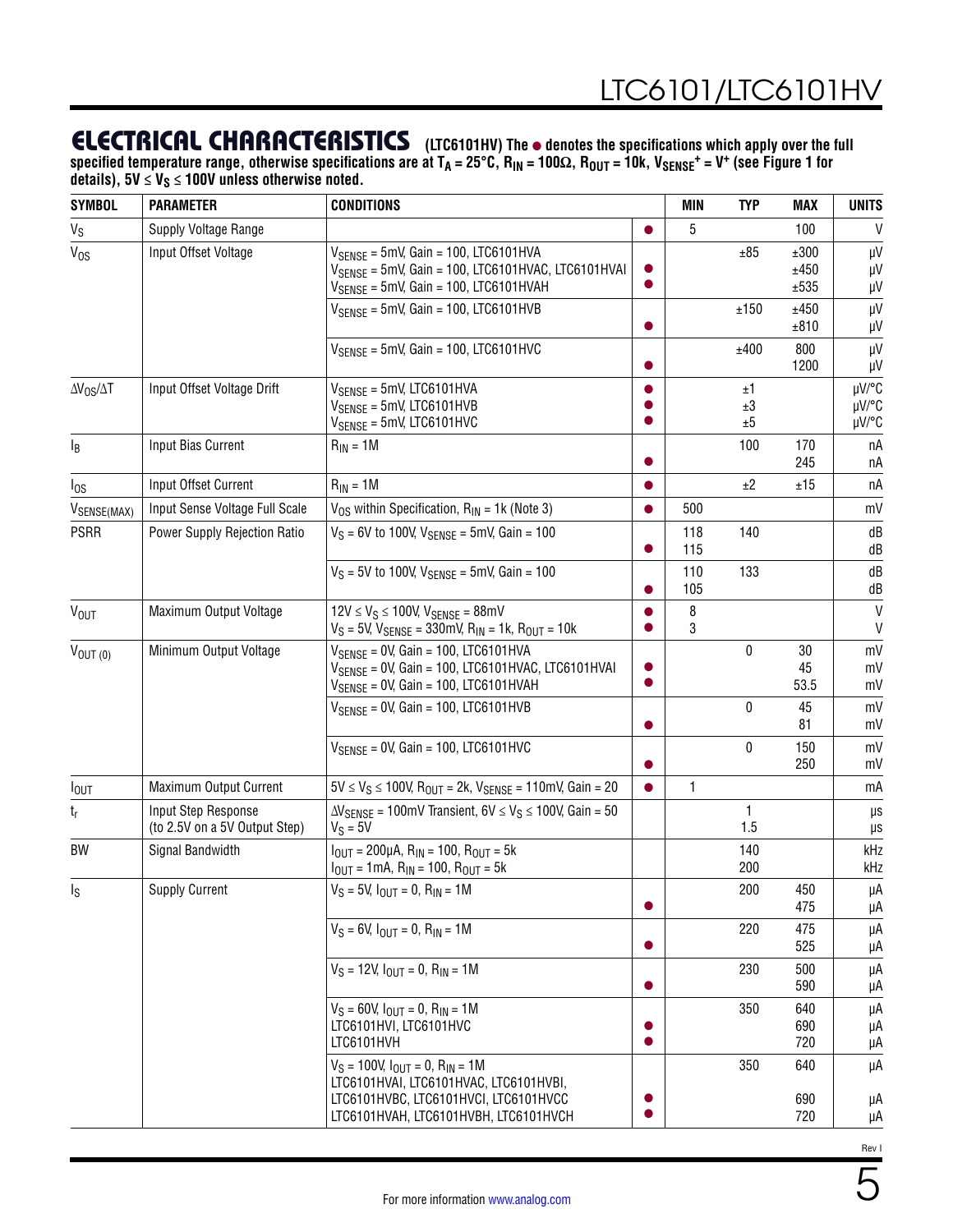6

# ELECTRICAL CHARACTERISTICS

**Note 1:** Stresses beyond those listed under Absolute Maximum Ratings may cause permanent damage to the device. Exposure to any Absolute Maximum Rating condition for extended periods may affect device reliability and lifetime.

**Note 2:** The LTC6101C/LTC6101HVC are guaranteed to meet specified performance from 0°C to 70°C. The LTC6101C/LTC6101HVC are designed, characterized and expected to meet specified performance from –40°C to 85°C but are not tested or QA sampled at these temperatures. LTC6101I/ LTC6101HVI are guaranteed to meet specified performance from –40°C to 85°C. The LTC6101H/LTC6101HVH are guaranteed to meet specified performance from –40°C to 125°C.

**Note 3:**  $R_{\text{OUT}} = 10k$  for  $6V \le V_S \le 100V$ ,  $R_{\text{OUT}} = 2k$  for  $V_S = 4V$ .

# TYPICAL PERFORMANCE CHARACTERISTICS

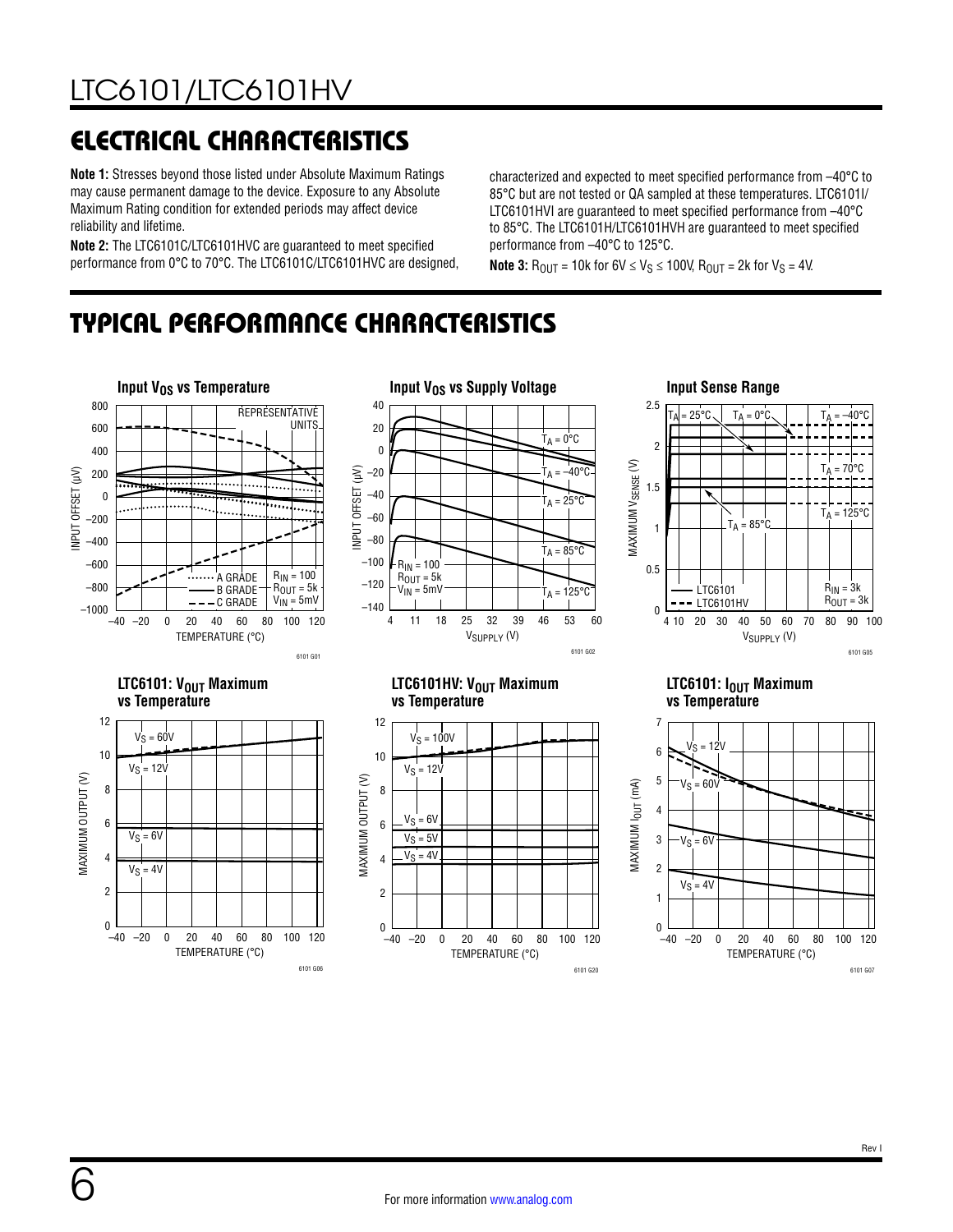### TYPICAL PERFORMANCE CHARACTERISTICS



6101 G12

TIME (10µs/DIV)

0V

**V**OUT



6101 G13

7

0.5V

VOUT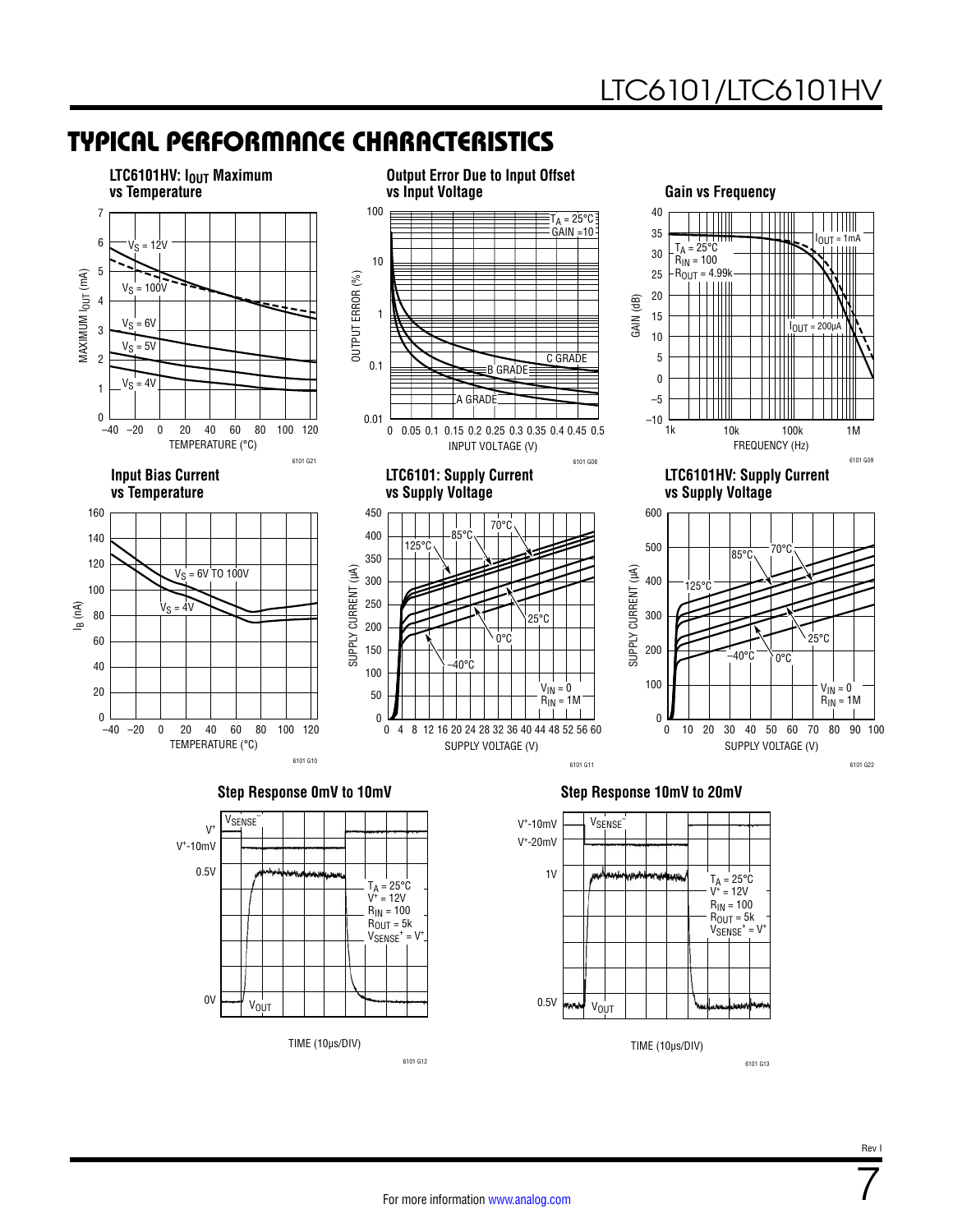# <span id="page-7-0"></span>TYPICAL PERFORMANCE CHARACTERISTICS



**Step Response Falling Edge**



6101 G17

**PSRR vs Frequency**

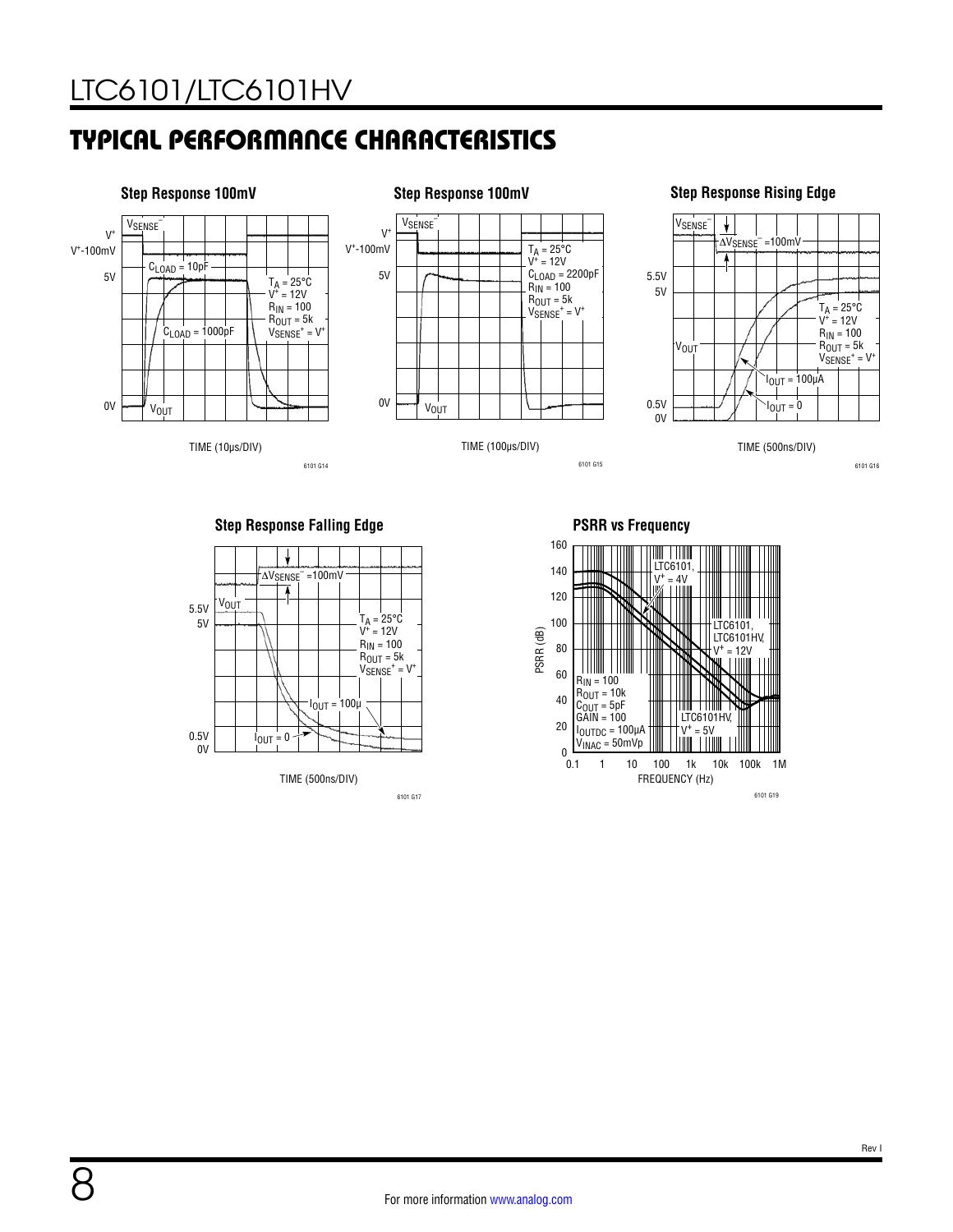# PIN FUNCTIONS

**OUT:** Current Output. OUT will source a current that is proportional to the sense voltage into an external resistor.

**V–:** Negative Supply (or Ground for Single-Supply Operation).

**–IN:** The internal sense amplifier will drive IN– to the same potential as  $IN^+$ . A resistor  $(R_{IN})$  tied from  $V^+$  to  $IN^-$  sets the output current  $I_{OUT} = V_{SENSE}/R_{IN}$ .  $V_{SENSE}$  is the voltage developed across the external R<sub>SENSE</sub> ([Figure 1](#page-8-0)).

**+IN:** Must be tied to the system load end of the sense resistor, either directly or through a resistor.

**V+:** Positive Supply Pin. Supply current is drawn through this pin. **The circuit may be configured so that the LTC6101 supply current is or is not monitored along with the system load current.** To monitor only system load current, connect V<sup>+</sup> to the more positive side of the sense resistor. To monitor the total current, including the LTC6101 current, connect  $V^+$  to the more negative side of the sense resistor.



# <span id="page-8-0"></span>APPLICATIONS INFORMATION

The LTC6101 high side current sense amplifier ([Figure 1\)](#page-8-0) provides accurate monitoring of current through a userselected sense resistor. The sense voltage is amplified by a user-selected gain and level shifted from the positive power supply to a ground-referred output. The output signal is analog and may be used as is or processed with an output filter.

#### **Theory of Operation**

An internal sense amplifier loop forces IN– to have the same potential as IN<sup>+</sup>. Connecting an external resistor,  $R_{IN}$ , between  $IN^-$  and  $V^+$  forces a potential across  $R_{IN}$  that is the same as the sense voltage across  $R_{\text{SENSE}}$ . A corresponding current,  $V_{\text{SENSE}}/R_{\text{IN}}$ , will flow through  $R_{IN}$ . The high impedance inputs of the sense amplifier will not conduct this input current, so it will flow through an internal MOSFET to the output pin.

The output current can be transformed into a voltage by adding a resistor from OUT to  $V^-$ . The output voltage is then  $V_0 = V^- + I_{OUT} \cdot R_{OUT}$ .

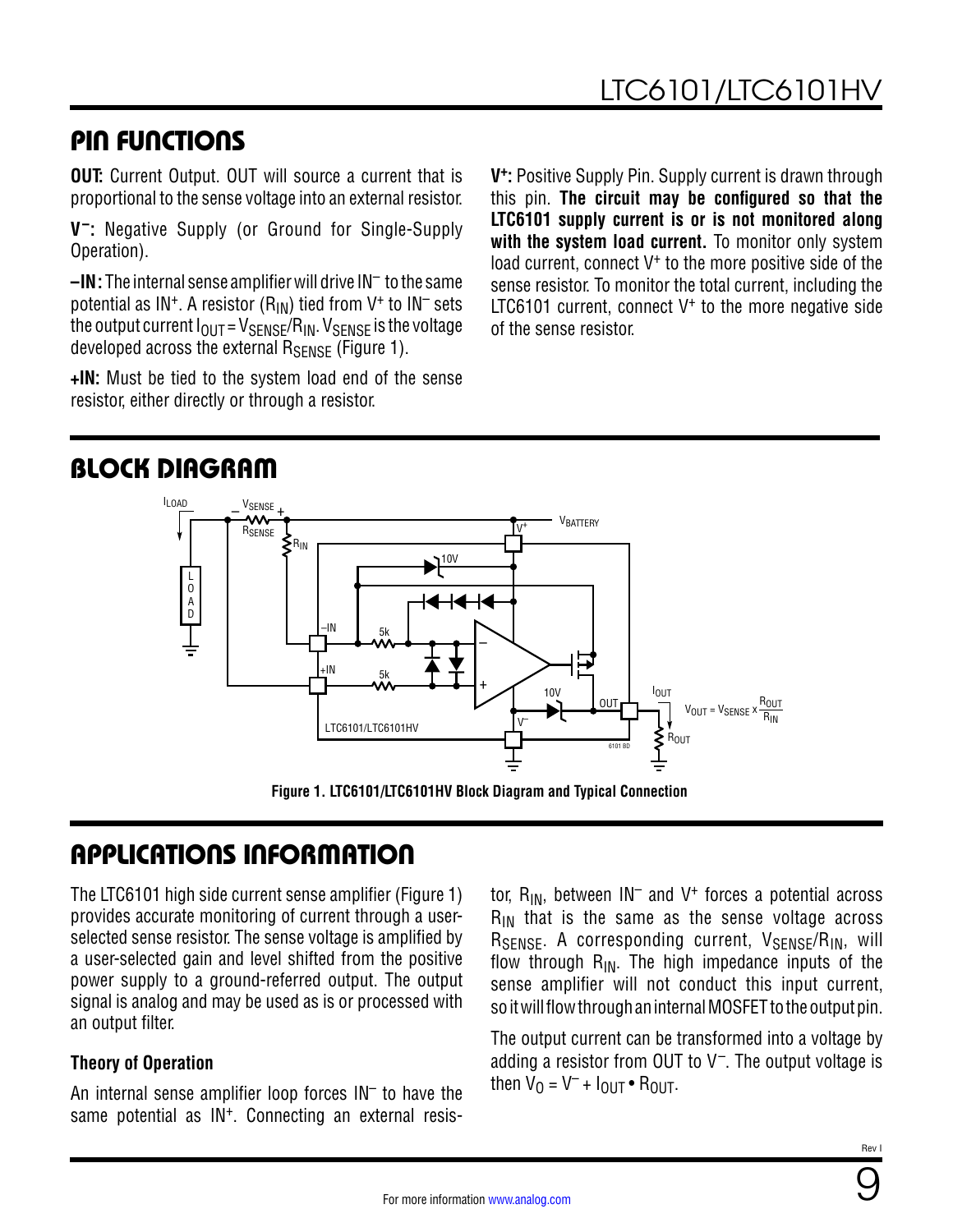**Useful Gain Configurations** 

| Gain | R <sub>IN</sub> | R <sub>out</sub> | $V_{\text{SENSE}}$ at $V_{\text{OUT}} = 5V$ | $I_{\text{OUT}}$ at $V_{\text{OUT}} = 5V$ |
|------|-----------------|------------------|---------------------------------------------|-------------------------------------------|
| 20   | 499             | 10k              | 250mV                                       | 500 <sub>U</sub> A                        |
| 50   | 200             | 10k              | 100mV                                       | 500 <sub>U</sub> A                        |
| 100  | 100             | 10k              | 50 <sub>m</sub> V                           | 500 <sub>U</sub> A                        |

#### **Selection of External Current Sense Resistor**

The external sense resistor,  $R_{\text{SENSE}}$ , has a significant effect on the function of a current sensing system and must be chosen with care.

First, the power dissipation in the resistor should be considered. The system load current will cause both heat and voltage loss in  $R_{\text{SENSF}}$ . As a result, the sense resistor should be as small as possible while still providing the input dynamic range required by the measurement. Note that input dynamic range is the difference between the maximum input signal and the minimum accurately reproduced signal, and is limited primarily by input DC offset of the internal amplifier of the LTC6101. In addition, R<sub>SENSE</sub> must be small enough that V<sub>SENSE</sub> does not exceed the maximum input voltage specified by the LTC6101, even under peak load conditions. As an example, an application may require that the maximum sense voltage be 100mV. If this application is expected to draw 2A at peak load, RSENSE should be no more than 50m $\Omega$ .

Once the maximum  $R_{\text{SENSE}}$  value is determined, the minimum sense resistor value will be set by the resolution or dynamic range required. The minimum signal that can be accurately represented by this sense amp is limited by the input offset. As an example, the LTC6101B has a typical input offset of 150µV. If the minimum current is 20mA, a sense resistor of  $7.5 \text{m}\Omega$  will set  $V_{\text{SENSE}}$  to 150µV. This is the same value as the input offset. A larger sense resistor will reduce the error due to offset by increasing the sense voltage for a given load current.

Choosing a 50m $\Omega$  R<sub>SENSE</sub> will maximize the dynamic range and provide a system that has 100mV across the sense resistor at peak load (2A), while input offset causes an error equivalent to only 3mA of load current.

Peak dissipation is 200mW. If a  $5m\Omega$  sense resistor is employed, then the effective current error is 30mA, while the peak sense voltage is reduced to 10mV at 2A, dissipating only 20mW.

The low offset and corresponding large dynamic range of the LTC6101 make it more flexible than other solutions in this respect. The 150µV typical offset gives 60dB of dynamic range for a sense voltage that is limited to 150mV max, and over 70dB of dynamic range if the rated input maximum of 500mV is allowed.

#### **Sense Resistor Connection**

Kelvin connection of the  $IN^-$  and  $IN^+$  inputs to the sense resistor should be used in all but the lowest power applications. Solder connections and PC board interconnections that carry high current can cause significant error in measurement due to their relatively large resistances. One 10mm x 10mm square trace of one-ounce copper is approximately 0.5m $\Omega$ . A 1mV error can be caused by as little as 2A flowing through this small interconnect. This will cause a 1% error in a 100mV signal. A 10A load current in the same interconnect will cause a 5% error for the same 100mV signal. By isolating the sense traces from the high-current paths, this error can be reduced by orders of magnitude. A sense resistor with integrated Kelvin sense terminals will give the best results. [Figure 2](#page-9-0) illustrates the recommended method.



<span id="page-9-0"></span>**Figure 2. Kelvin Input Connection Preserves Accuracy Despite Large Load Current**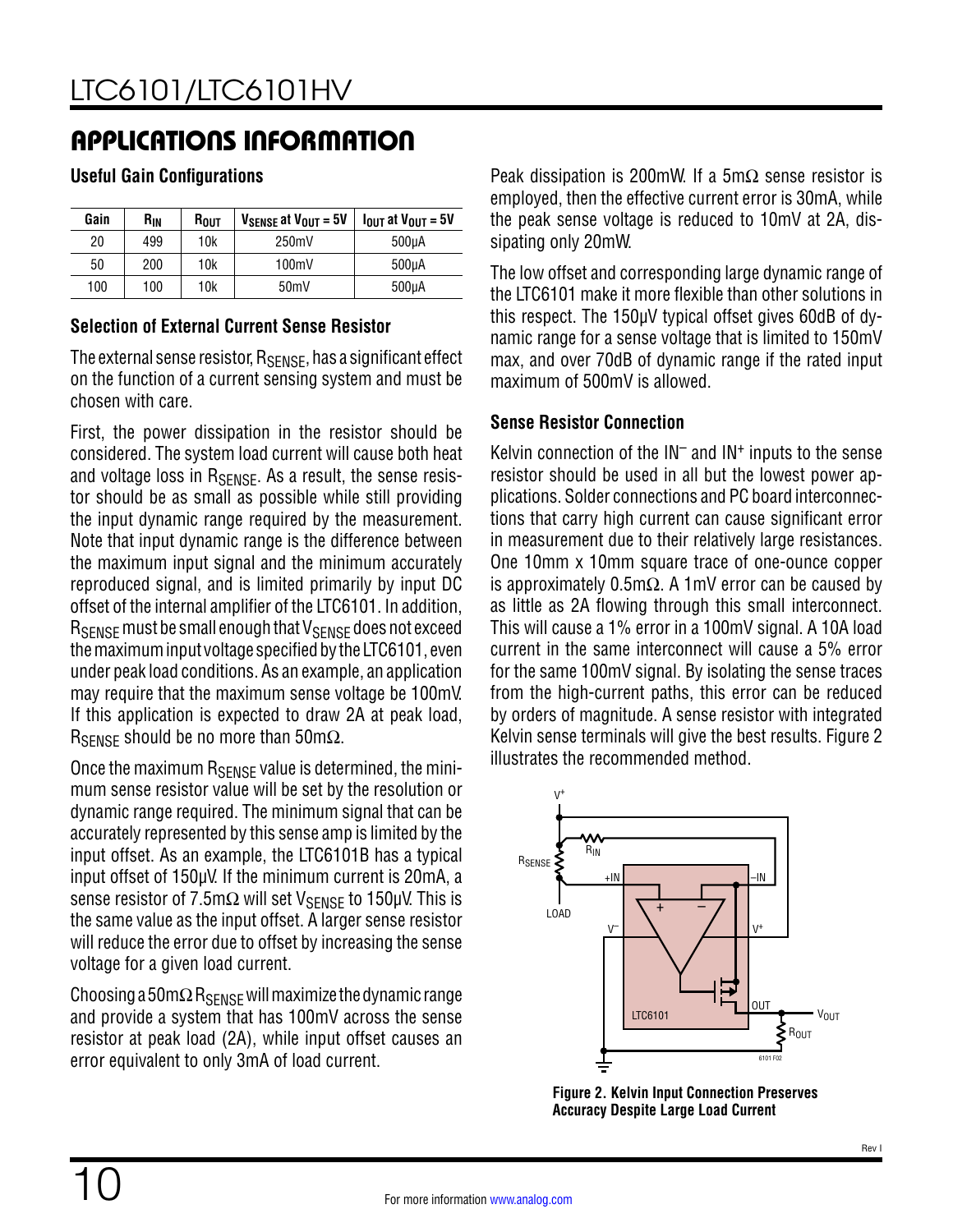#### **Selection of External Input Resistor, R<sub>IN</sub>**

The external input resistor,  $R_{IN}$ , controls the transconductance of the current sense circuit. Since  $I_{OUT} = V_{SENSE}/R_{IN}$ , transconductance  $g_m = 1/R_{IN}$ . For example, if  $R_{IN} = 100$ , then  $I_{\text{OUT}} = V_{\text{SENSE}}/100$  or  $I_{\text{OUT}} = 1$  mA for  $V_{\text{SENSE}} = 100$  mV.

 $R_{IN}$  should be chosen to allow the required resolution while limiting the output current. At low supply voltage,  $I<sub>OIII</sub>$  may be as much as 1mA. By setting R<sub>IN</sub> such that the largest expected sense voltage gives  $I_{OIIT} = 1 \text{mA}$ , then the maximum output dynamic range is available. Output dynamic range is limited by both the maximum allowed output current and the maximum allowed output voltage, as well as the minimum practical output signal. If less dynamic range is required, then  $R_{IN}$  can be increased accordingly, reducing the max output current and power dissipation. If low sense currents must be resolved accurately in a system that has very wide dynamic range, a smaller  $R_{IN}$ than the max current spec allows may be used if the max current is limited in another way, such as with a Schottky diode across R<sub>SENSE</sub> [\(Figure 3a](#page-10-0)). This will reduce the high current measurement accuracy by limiting the result, while increasing the low current measurement resolution.



<span id="page-10-0"></span>**Figure 3a. Shunt Diode Limits Maximum Input Voltage to Allow Better Low Input Resolution Without Overranging**

This approach can be helpful in cases where occasional large burst currents may be ignored. It can also be used in a multirange configuration where a low current circuit is added to a high current circuit ([Figure 3b\)](#page-10-1). Note that a comparator (LTC1540) is used to select the range, and transistor M1 limits the voltage across  $R_{\text{SENSE I}}$  o.

Care should be taken when designing the board layout for  $R_{IN}$  especially for small  $R_{IN}$  values. All trace and interconnect impedances will increase the effective  $R_{IN}$  value, causing a gain error. In addition, internal device resistance will add approximately 0.2Ω to R<sub>IN</sub>.



<span id="page-10-1"></span>**Figure 3b. Dual LTC6101s Allow High-Low Current Ranging**

11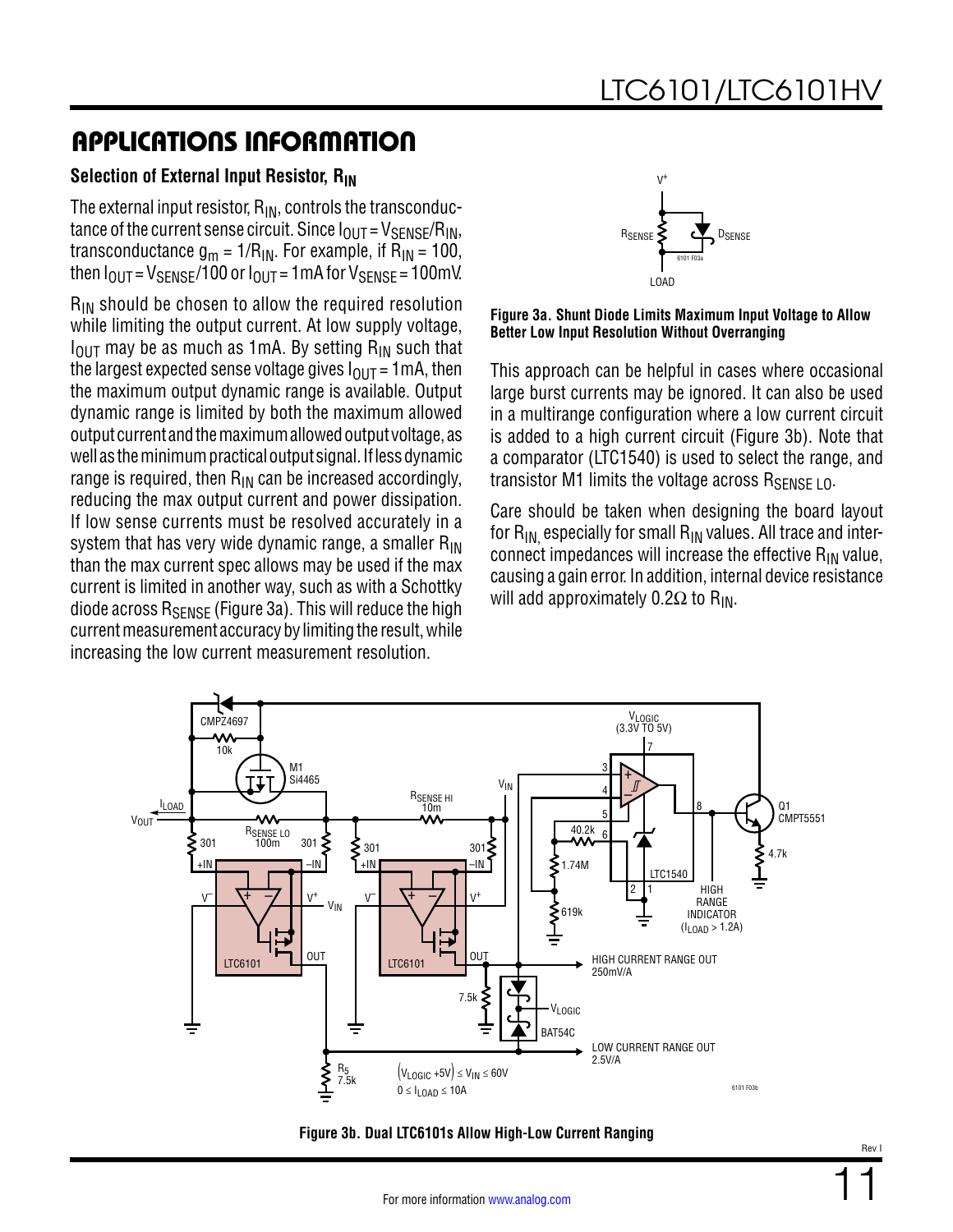### **Selection of External Output Resistor, ROUT**

The output resistor,  $R_{OUT}$ , determines how the output current is converted to voltage.  $V_{OIII}$  is simply  $I_{OIII}$  •  $R_{OIII}$ .

In choosing an output resistor, the max output voltage must first be considered. If the circuit that is driven by the output does not limit the output voltage, then  $R_{OUT}$ must be chosen such that the max output voltage does not exceed the LTC6101 max output voltage rating. If the following circuit is a buffer or ADC with limited input range, then  $R_{\text{OUT}}$  must be chosen so that  $I_{\text{OUT}}$   $\text{MAX}$   $\bullet$   $R_{\text{OUT}}$  is less than the allowed maximum input range of this circuit.

In addition, the output impedance is determined by  $R_{O[1]T}$ . If the circuit to be driven has high enough input impedance, then almost any useful output impedance will be acceptable. However, if the driven circuit has relatively low input impedance, or draws spikes of current, such as an ADC might do, then a lower  $R_{OUT}$  value may be required in order to preserve the accuracy of the output. As an example, if the input impedance of the driven circuit is 100 times  $R_{\text{OUT}}$ , then the accuracy of  $V_{\text{OUT}}$  will be reduced by 1% since:

$$
V_{OUT} = I_{OUT} \cdot \frac{R_{OUT} \cdot R_{IN(DRIVEN)}}{R_{OUT} + R_{IN(DRIVEN)}}
$$
  
= I\_{OUT} \cdot R\_{OUT} \cdot \frac{100}{101} = 0.99 \cdot I\_{OUT} \cdot R\_{OUT}

#### **Error Sources**

The current sense system uses an amplifier and resistors to apply gain and level shift the result. The output is then dependent on the characteristics of the amplifier, such as gain and input offset, as well as resistor matching.

Ideally, the circuit output is:

$$
V_{OUT} = V_{SENSE} \cdot \frac{R_{OUT}}{R_{IN}}; V_{SENSE} = R_{SENSE} \cdot I_{SENSE}
$$

In this case, the only error is due to resistor mismatch, which provides an error in gain only. However, offset voltage, bias current and finite gain in the amplifier cause additional errors:

#### **Output Error, E<sub>OUT</sub>, Due to the Amplifier DC Offset Voltage, Vos**

 $E_{OUT(VOS)} = V_{OS} \cdot (R_{OUT}/R_{IN})$ 

The DC offset voltage of the amplifier adds directly to the value of the sense voltage, VSENSE. This is the dominant error of the system and it limits the available dynamic range. The paragraph "Selection of External Current Sense Resistor" provides details.

#### **Output Error, E<sub>OUT</sub>, Due to the Bias Currents,**  $I_R(+)$  and  $I_R(-)$

The bias current  $I_B(+)$  flows into the positive input of the internal op amp.  $I_B(-)$  flows into the negative input.

 $E_{\text{OUT}(\text{IBIAS})} = R_{\text{OUT}}((I_B(+) \cdot (R_{\text{SENSE}}/R_{\text{IN}}) - I_B(-)))$ Since  $I_B(+) \approx I_B(-) = I_{BIAS}$ , if  $R_{SENSE} << R_{IN}$  then,

 $E_{\text{OUT}(\text{IBIAS})} \approx -R_{\text{OUT}} \cdot I_{\text{BIAS}}$ 

For instance if I<sub>BIAS</sub> is 100nA and R<sub>OUT</sub> is 1kΩ, the output error is 0.1mV.

Note that in applications where  $R_{\text{SENSE}} \approx R_{\text{IN}}$ ,  $I_B(+)$  causes a voltage offset in R<sub>SENSE</sub> that cancels the error due to  $I_B(-)$  and  $E_{\text{OUT(IBIAS)}} \approx 0$ . In applications where  $R_{\text{SENSE}} < 1$  $R_{\sf IN}$ , the bias current error can be similarly reduced if an external resistor  $R_{IN}(+) = (R_{IN} - R_{SENSE})$  is connected as shown in [Figure 4](#page-11-0) below. Under both conditions:

$$
E_{OUT(IBIAS)} = \pm R_{OUT} \cdot I_{OS}
$$
;  $I_{OS} = I_B(+) - I_B(-)$ 



<span id="page-11-0"></span>**Figure 4. Second Input R Minimizes Error Due to Input Bias Current**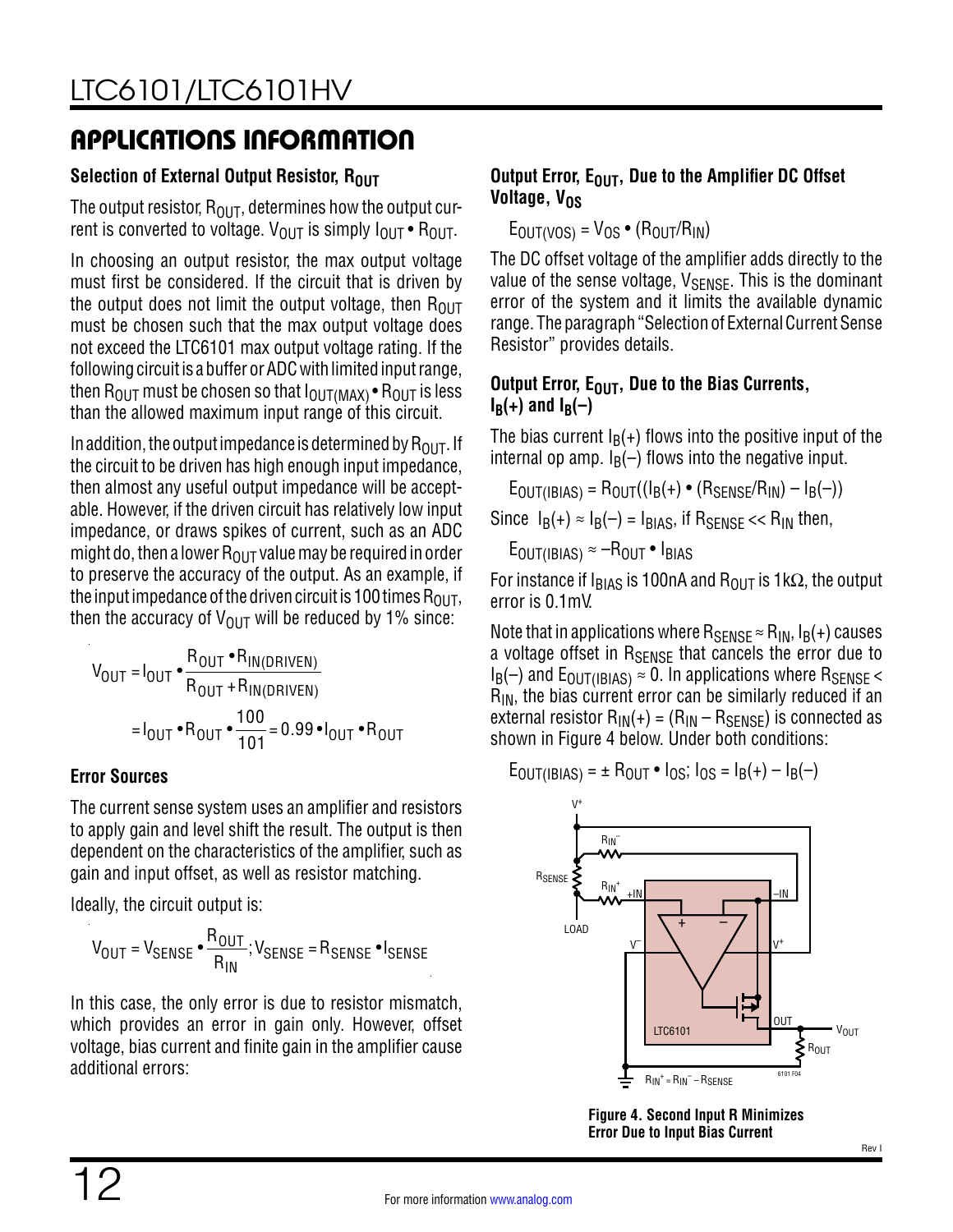If the offset current,  $I_{OS}$ , of the LTC6101 amplifier is 2nA, the 100 microvolt error above is reduced to 2 microvolts. Adding  $R_{IN}$ <sup>+</sup> as described will maximize the dynamic range of the circuit. For less sensitive designs,  $R_{IN}$ <sup>+</sup> is not necessary.

Example:

If an  $I_{\text{SENSE}}$  range = (1A to 1mA) and  $(V_{\text{OUT}}/I_{\text{SENSE}})$  = 3V/1A

Then, from the Electrical Characteristics of the LTC6101,  $R_{\text{SENSE}} \approx V_{\text{SENSE}}$  (max) /  $I_{\text{SENSE}}$  (max) = 500mV/1A = 500mΩ

Gain =  $R_{OUT}/R_{IN}$  =  $V_{OUT}$  (max) /  $V_{SENSE}$  (max) =  $3V/500mV = 6$ 

If the maximum output current,  $I_{\text{OUT}}$ , is limited to 1mA,  $R_{\text{OUT}}$  equals 3V/1mA  $\approx$  3.01 kΩ (1% value) and R<sub>IN</sub> =  $3k\Omega/6 \approx 499\Omega$  (1% value).

The output error due to DC offset is ±900µVolts (typ) and the error due to offset current,  $I_{OS}$  is 3k x 2nA =  $\pm 6\mu$ Volts (typical), provided  $R_{IN}^+ = R_{IN}^-$ .

The maximum output error can therefore reach ±906µVolts or 0.03% (–70dB) of the output full scale. Considering the system input 60dB dynamic range ( $I_{\text{SENSE}} = 1 \text{mA}$  to 1A), the 70dB performance of the LTC6101 makes this application feasible.

#### **Output Error, E<sub>OUT</sub>, Due to the Finite DC Open Loop** Gain, A<sub>OL</sub>, of the LTC6101 Amplifier

This error is inconsequential as the  $A_{01}$  of the LTC6101 is very large.

#### **Output Current Limitations Due to Power Dissipation**

The LTC6101 can deliver up to 1mA continuous current to the output pin. This current flows through  $R_{IN}$  and enters the current sense amp via the IN(–) pin. The power dissipated in the LTC6101 due to the output signal is:

 $P_{\text{OUT}} = (V_{\text{-IN}} - V_{\text{OUT}}) \cdot I_{\text{OUT}}$ 

Since  $V_{-IN} \approx V^+$ ,  $P_{OIII} \approx (V^+ - V_{OIII}) \cdot I_{OIII}$ 

There is also power dissipated due to the quiescent supply current:

 $P<sub>0</sub> = I<sub>DD</sub> • V<sup>+</sup>$ 

The total power dissipated is the output dissipation plus the quiescent dissipation:

 $P_{\text{TOTAI}} = P_{\text{OUT}} + P_{\text{O}}$ 

At maximum supply and maximum output current, the total power dissipation can exceed 100mW. This will cause significant heating of the LTC6101 die. In order to prevent damage to the LTC6101, the maximum expected dissipation in each application should be calculated. This number can be multiplied by the  $\theta_{JA}$  value listed in the package section on page 2 to find the maximum expected die temperature. This must not be allowed to exceed 150°C, or performance may be degraded.

As an example, if an LTC6101 in the S5 package is to be run at 55V  $\pm$ 5V supply with 1mA output current at 80 $^{\circ}$ C:

$$
P_{Q(MAX)} = I_{DD(MAX)} \cdot V^{+}(MAX) = 41.4 mW
$$
  
\n
$$
P_{OUT(MAX)} = I_{OUT} \cdot V^{+}(MAX) = 60 mW
$$
  
\n
$$
T_{RISE} = \theta_{JA} \cdot P_{TOTAL(MAX)}
$$
  
\n
$$
T_{MAX} = T_{AMBIENT} + T_{RISE}
$$
  
\n
$$
T_{MAX} must be < 150^{\circ}C
$$
  
\n
$$
P_{TOTAL(MAX)} \approx 96 mW, and the max die the
$$

Р $_{\sf TOTAL(MAX)}$   $\approx$  96mW and the max die temp will be 104°C

If this same circuit must run at 125°C, the max die temp will increase to 150°C. (Note that supply current, and therefore  $P_Q$ , is proportional to temperature. Refer to [Typical Performance Ch](#page-7-0)aracteristics section.) In this condition, the maximum output current should be reduced to avoid device damage. Note that the MSOP package has a larger  $\theta_{JA}$  than the S5, so additional care must be taken when operating the LTC6101A/LTC6101HVA at high temperatures and high output currents.

The LTC6101HV can be used at voltages up to 105V. This additional voltage requires that more power be dissipated for a given level of current. This will further limit the allowed output current at high ambient temperatures.

It is important to note that the LTC6101 has been designed to provide at least 1mA to the output when required, and can deliver more depending on the conditions. Care must be taken to limit the maximum output current by proper choice of sense resistor and, if input fault conditions exist, external clamps.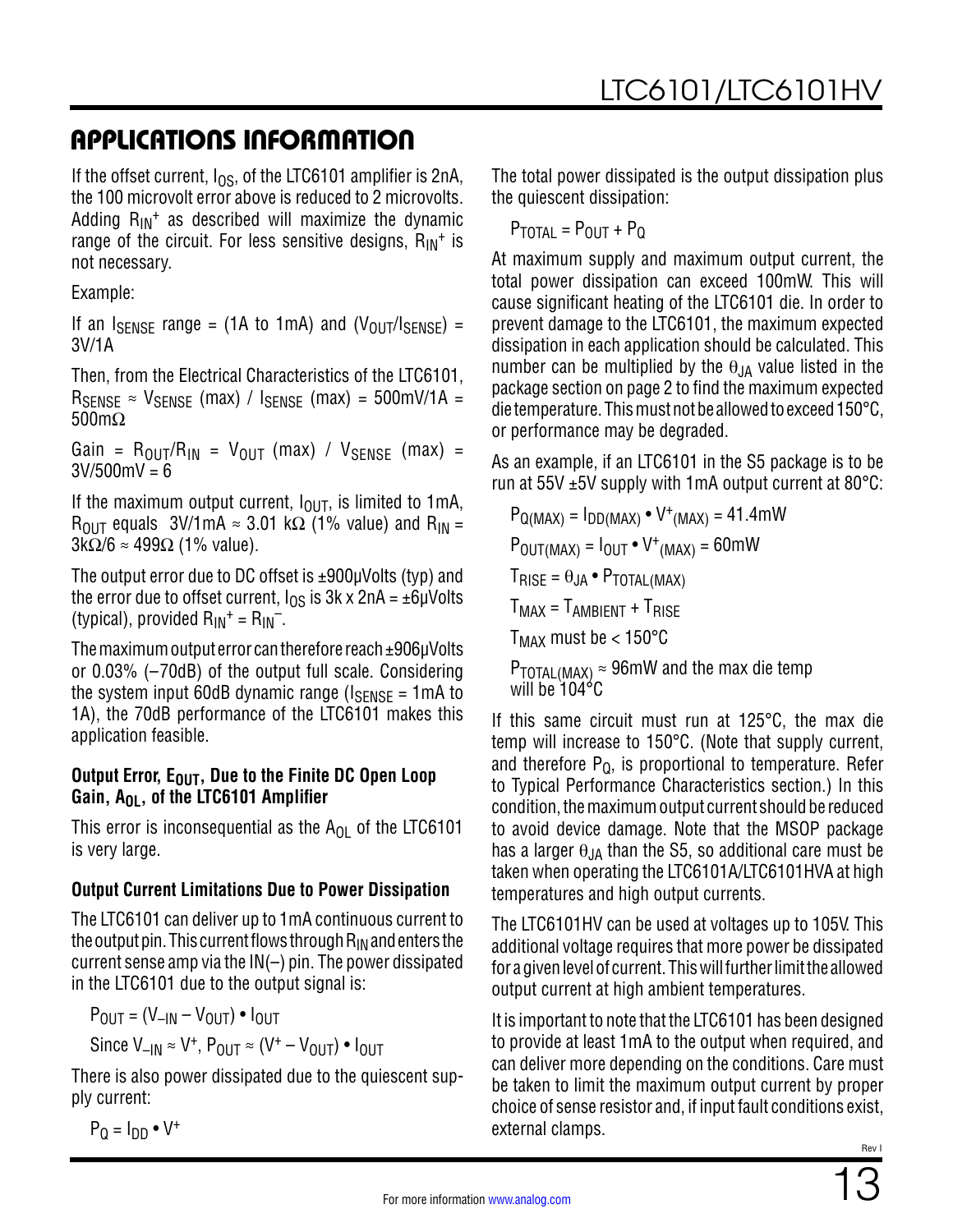#### **Output Filtering**

The output voltage,  $V_{\text{OUT}}$ , is simply  $I_{\text{OUT}} \cdot Z_{\text{OUT}}$ . This makes filtering straightforward. Any circuit may be used which generates the required  $Z_{OUT}$  to get the desired filter response. For example, a capacitor in parallel with  $R_{OUT}$ will give a low pass response. This will reduce unwanted noise from the output, and may also be useful as a charge reservoir to keep the output steady while driving a switching circuit such as a mux or ADC. This output capacitor in parallel with an output resistor will create a pole in the output response at:

$$
f_{-3dB} = \frac{1}{2 \cdot \pi \cdot R_{OUT} \cdot C_{OUT}}
$$

#### **Useful Equations**

| Input Voltage: VSENSE = ISENSE · RSENSE                                              |
|--------------------------------------------------------------------------------------|
| Voltage Gain: $\frac{V_{OUT}}{V_{SENSE}} = \frac{R_{OUT}}{R_{IN}}$                   |
| Current Gain: $\frac{I_{OUT}}{I_{SENSE}} = \frac{R_{SENSE}}{R_{IN}}$                 |
| Transconductance: $\frac{I_{OUT}}{V_{SENSE}} = \frac{1}{R_{IN}}$                     |
| Transimpedance: $\frac{V_{OUT}}{I_{SENSE}} = R_{SENSE} \cdot \frac{R_{OUT}}{R_{IN}}$ |

#### **Input Common Mode Range**

The inputs of the LTC6101 can function from 1.5V below the positive supply to 0.5V above it. Not only does this allow a wide  $V_{\text{SFNSF}}$  range, it also allows the input reference to be separate from the positive supply ([Figure 5\)](#page-13-0). Note that the difference between  $V_{BAT}$  and  $V^+$  must be no more than the common mode range listed in the Electrical Characteristics table. If the maximum  $V_{\text{SENSE}}$  is less than 500mV, the LTC6101 may monitor its own supply current, as well as that of the load ([Figure 6](#page-13-1)).



<span id="page-13-0"></span>**Figure 5. V+ Powered Separately from**  Load Supply (V<sub>BATT</sub>)



<span id="page-13-1"></span>**Figure 6. LTC6101 Supply Current Monitored with Load**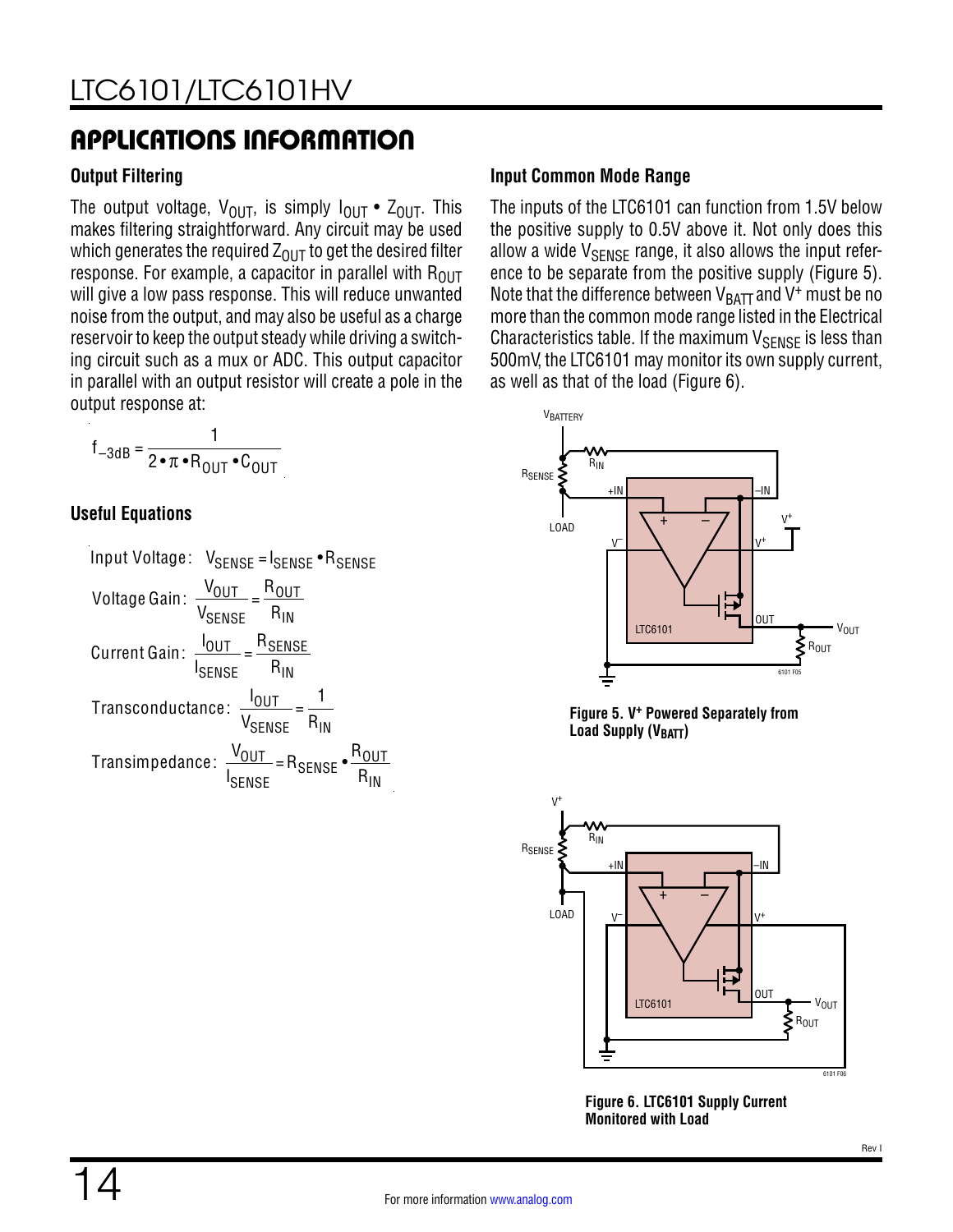#### **Reverse Supply Protection**

Some applications may be tested with reverse-polarity supplies due to an expectation of this type of fault during operation. The LTC6101 is not protected internally from external reversal of supply polarity. To prevent damage that may occur during this condition, a Schottky diode should be added in series with  $V^-$  [\(Figure 7](#page-14-0)). This will limit the reverse current through the LTC6101. Note that this diode will limit the low voltage performance of the LTC6101 by effectively reducing the supply voltage to the part by  $V_D$ .

In addition, if the output of the LTC6101 is wired to a device that will effectively short it to high voltage (such as through an ESD protection clamp) during a reverse supply condition, the LTC6101's output should be connected through a resistor or Schottky diode ([Figure 8](#page-14-1)).

#### **Response Time**

The LTC6101 is designed to exhibit fast response to inputs for the purpose of circuit protection or signal transmission. This response time will be affected by the external circuit in two ways, delay and speed.

If the output current is very low and an input transient occurs, there may be an increased delay before the output voltage begins changing. This can be improved by increasing the minimum output current, either by increasing R<sub>SENSE</sub> or decreasing R<sub>IN</sub>. The effect of increased output current is illustrated in the step response curves in the [Typical Performance Characteristi](#page-7-0)cs section of this data

6101 F07 LTC6101 **≷**r2 4.99k  $\sum$  D1 R1 100 VBATT **R**SENSE L O A D + – $\vee$   $\qquad$   $\qquad$   $\qquad$   $\qquad$   $\qquad$   $\qquad$   $\qquad$   $\qquad$   $\qquad$   $\qquad$   $\qquad$   $\qquad$   $\qquad$   $\qquad$   $\qquad$   $\qquad$   $\qquad$   $\qquad$   $\qquad$   $\qquad$   $\qquad$   $\qquad$   $\qquad$   $\qquad$   $\qquad$   $\qquad$   $\qquad$   $\qquad$   $\qquad$   $\qquad$   $\qquad$   $\qquad$   $\qquad$   $\qquad$   $\qquad$   $\qquad$ OUT  $+1N$  –  $-1N$ 

<span id="page-14-0"></span>

sheet. Note that the curves are labeled with respect to the initial output currents.

The speed is also affected by the external circuit. In this case, if the input changes very quickly, the internal amplifier will slew the gate of the internal output FET [\(Figure 1](#page-8-0)) in order to maintain the internal loop. This results in current flowing through  $R_{IN}$  and the internal FET. This current slew rate will be determined by the amplifier and FET characteristics as well as the input resistor,  $R_{IN}$ . Using a smaller  $R_{IN}$  will allow the output current to increase more quickly, decreasing the response time at the output. This will also have the effect of increasing the maximum output current. Using a larger  $R_{OUT}$  will decrease the response time, since  $V_{\text{OUT}} = I_{\text{OUT}} \cdot R_{\text{OUT}}$ . Reducing  $R_{\text{IN}}$  and increasing  $R_{\text{OUT}}$  will both have the effect of increasing the voltage gain of the circuit.

#### **High Voltage Spacing**

For applications with higher voltage, the TSOT-23 HV pinout of the LTC6101HV eases the printed circuit board (PCB) layout burden. In the typical high side current sense configuration, the sense voltages will be at or very near the supply; normally the sense difference voltage is small. Therefore  $V^+$ ,  $+$ IN and  $-$ IN will be roughly the same voltage. The TSOT-23 HV pinout provides connection for these three pins on the left side (Top View). Because voltage differences between these high side pins and the OUT and  $V^-$  pin may be high, the OUT and  $V^-$  pin lie separately, on the right side of the package.

<span id="page-14-1"></span>

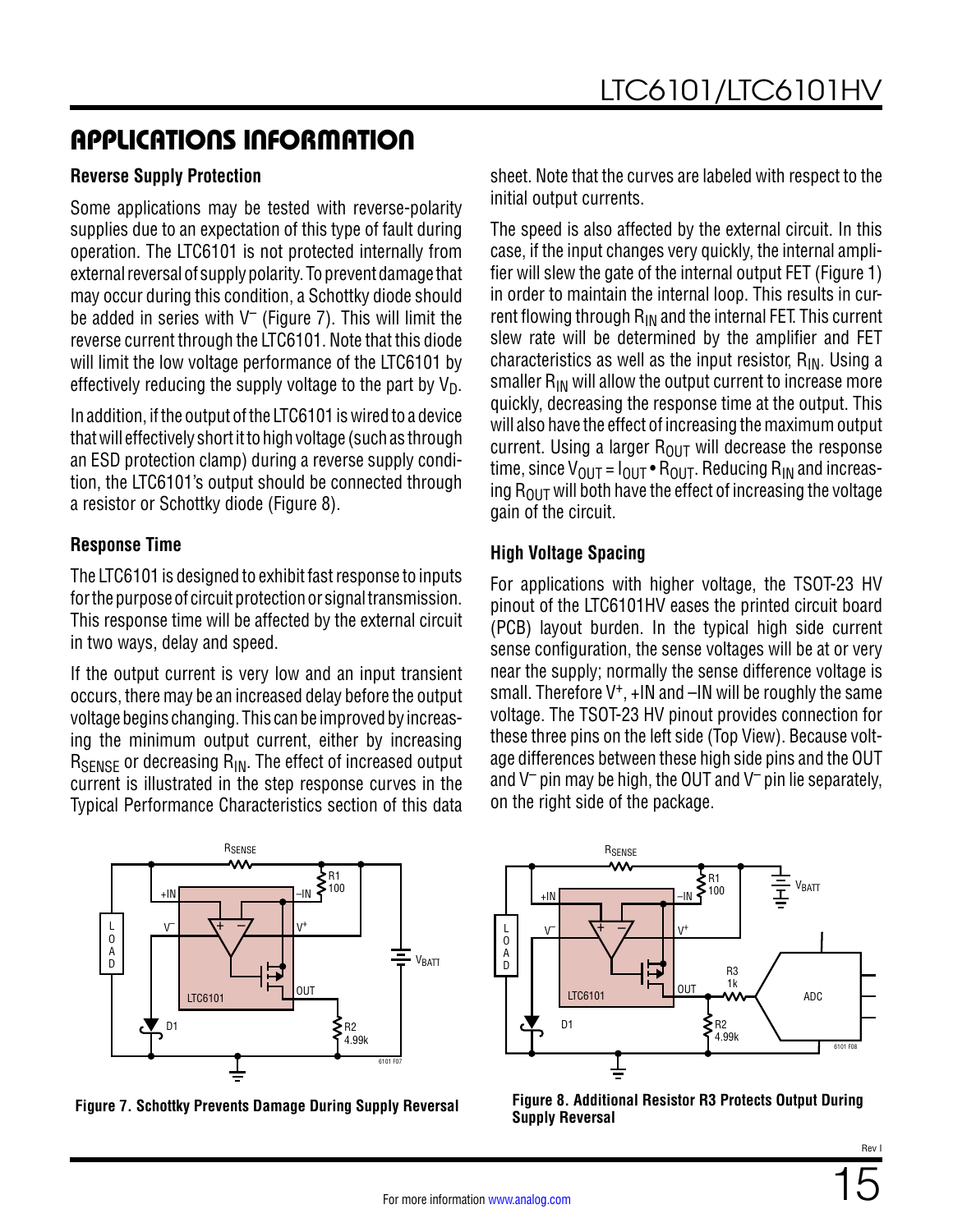# TYPICAL APPLICATIONS



#### **Bidirectional Current Sense Circuit with Separate Charge/Discharge Output**



**LTC6101 Monitors Its Own Supply Current High-Side-Input Transimpedance Amplifier**

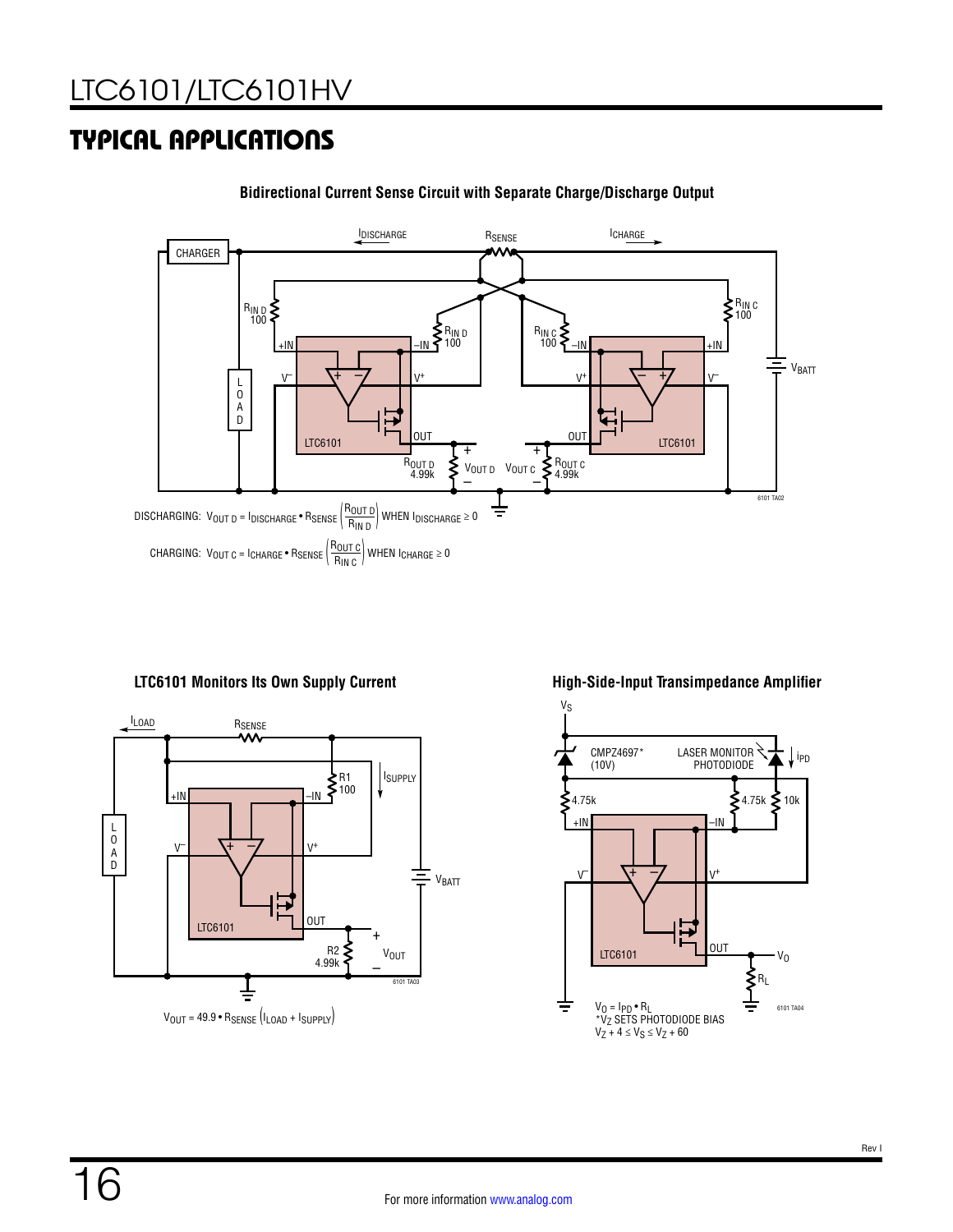### TYPICAL APPLICATIONS



**16-Bit Resolution Unidirectional Output into LTC2433 ADC**

#### **Intelligent High-Side Switch with Current Monitor**

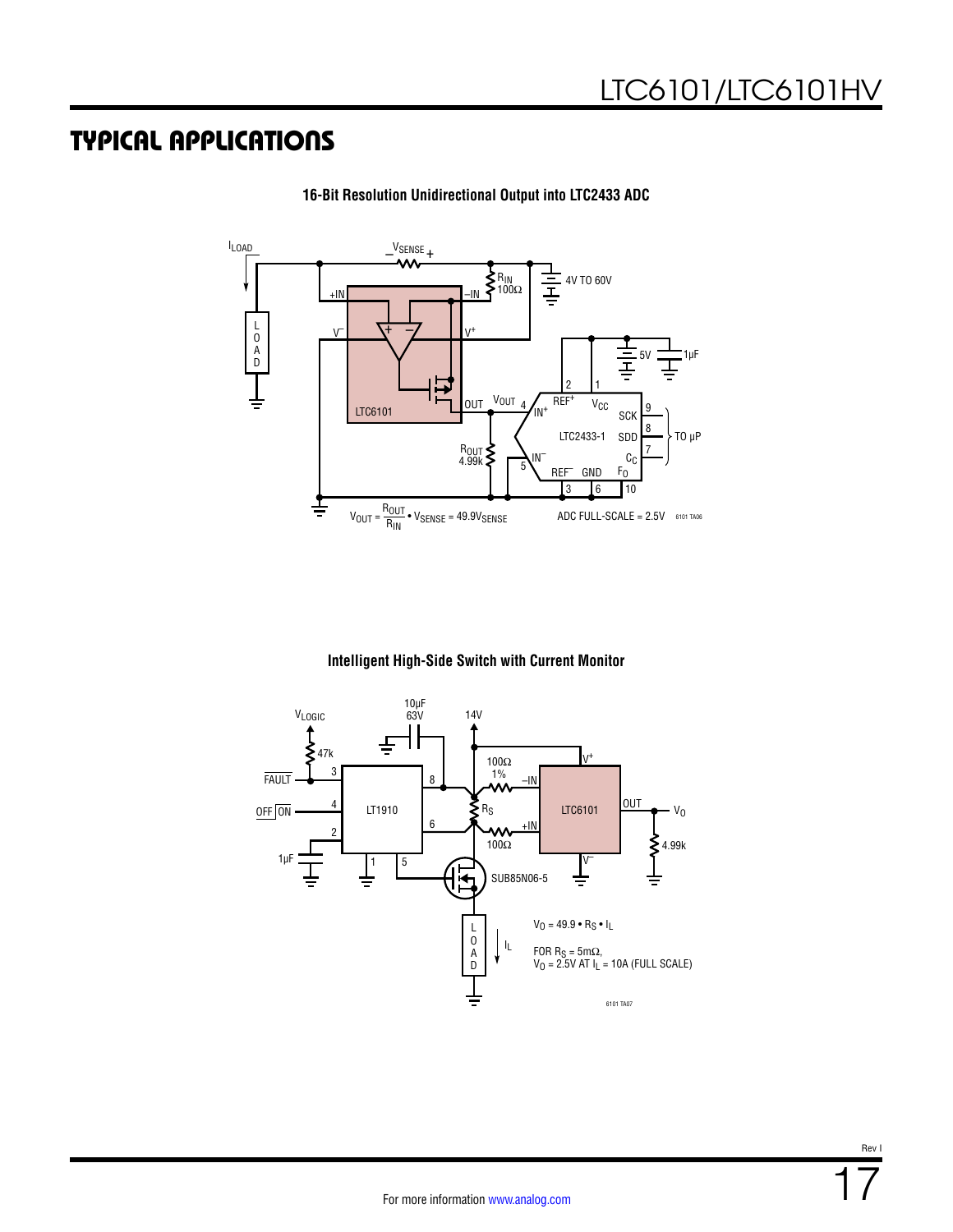# TYPICAL APPLICATIONS



**48V Supply Current Monitor with Isolated Output with 105V Survivability**



#### **Simple 500V Current Monitor**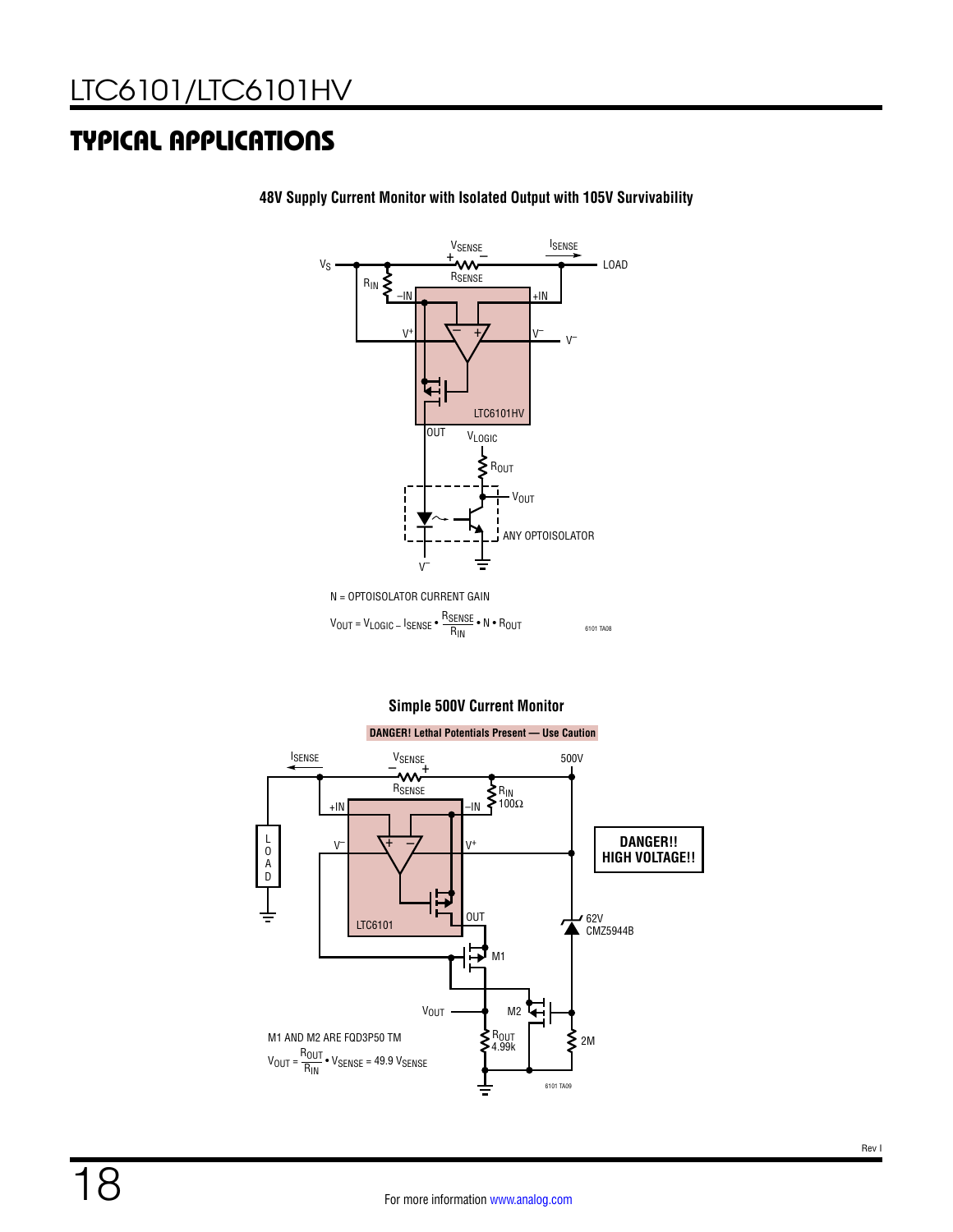### PACKAGE DESCRIPTION

**Please refer to<http://www.linear.com/product/LTC6101#packaging> for the most recent package drawings.**



**MS8 Package 8-Lead Plastic MSOP** (Reference LTC DWG # 05-08-1660 Rev G)

- 3. DIMENSION DOES NOT INCLUDE MOLD FLASH, PROTRUSIONS OR GATE BURRS.
- MOLD FLASH, PROTRUSIONS OR GATE BURRS SHALL NOT EXCEED 0.152mm (.006") PER SIDE

4. DIMENSION DOES NOT INCLUDE INTERLEAD FLASH OR PROTRUSIONS.

 INTERLEAD FLASH OR PROTRUSIONS SHALL NOT EXCEED 0.152mm (.006") PER SIDE 5. LEAD COPLANARITY (BOTTOM OF LEADS AFTER FORMING) SHALL BE 0.102mm (.004") MAX

Rev I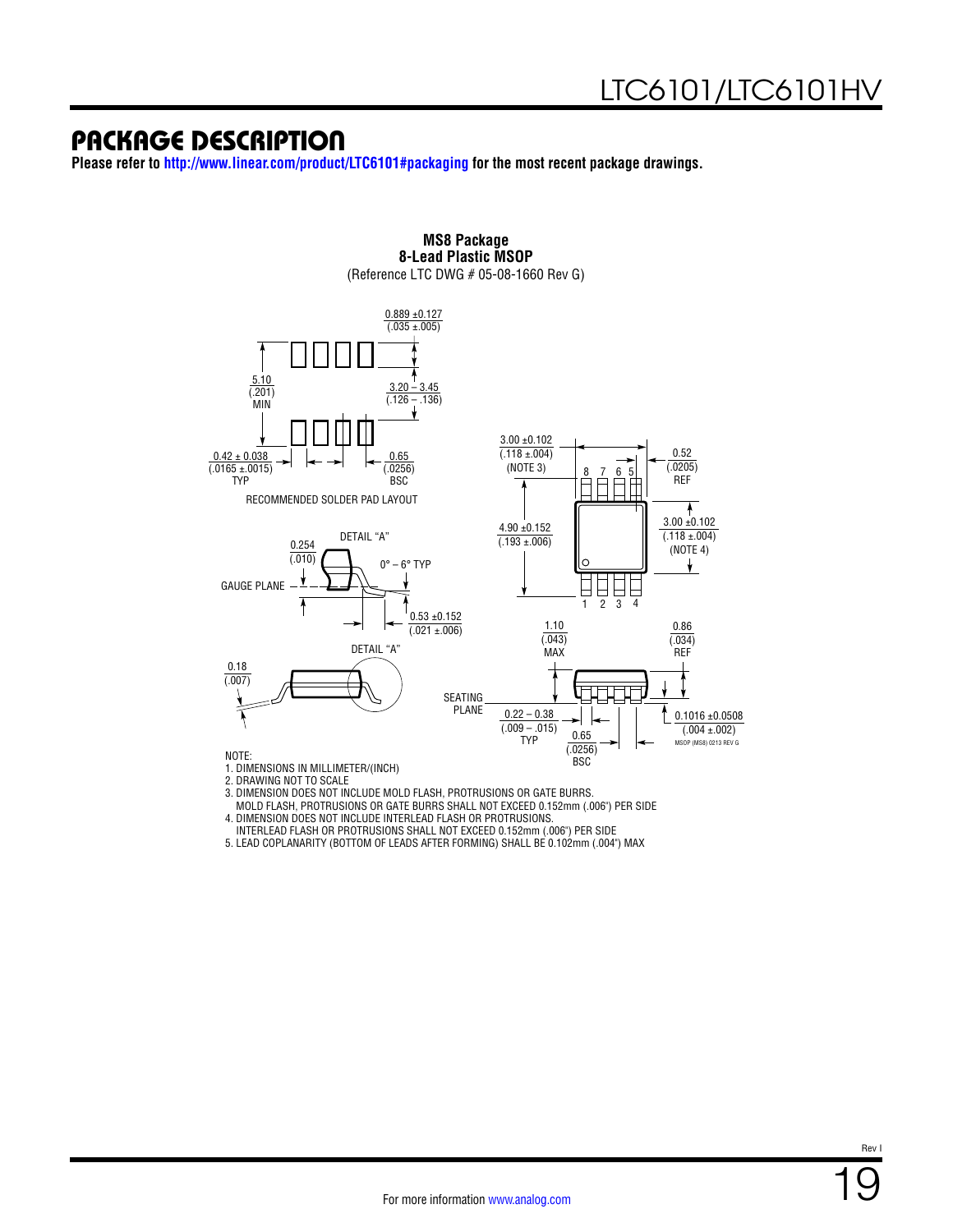### PACKAGE DESCRIPTION

**Please refer to <http://www.linear.com/product/LTC6101#packaging>for the most recent package drawings.**



**S5 Package**

6. JEDEC PACKAGE REFERENCE IS MO-193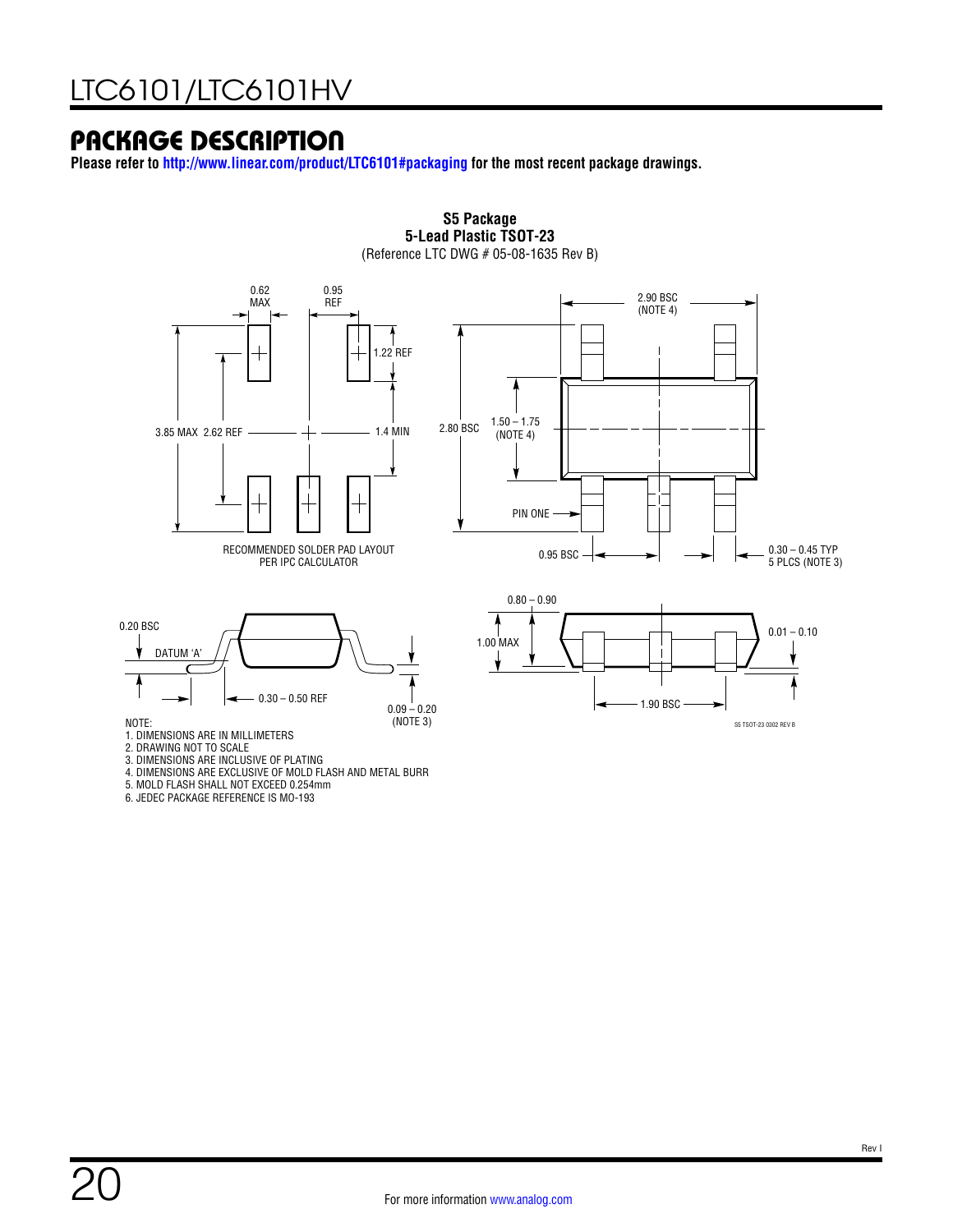### REVISION HISTORY **(Revision history begins at Rev H)**

| <b>REV</b> | <b>DATE</b> | DESCRIPTION                                                                                             | <b>PAGE NUMBER</b> |
|------------|-------------|---------------------------------------------------------------------------------------------------------|--------------------|
| Н          | 03/12       | <b>Updated Features</b>                                                                                 |                    |
|            |             | Updated Absolute Maximum Ratings and changed Order Information                                          | 2                  |
|            |             | Changed operating temperature range to specified temperature range in Electrical Characteristics header | 4, 5               |
|            |             | Changed $T_A$ value in curve G02 from 45 $\degree$ C to 25 $\degree$ C                                  | 6                  |
|            | 05/18       | Adding new TSOT package option                                                                          |                    |
|            |             |                                                                                                         | 13, 15, 18, 21     |